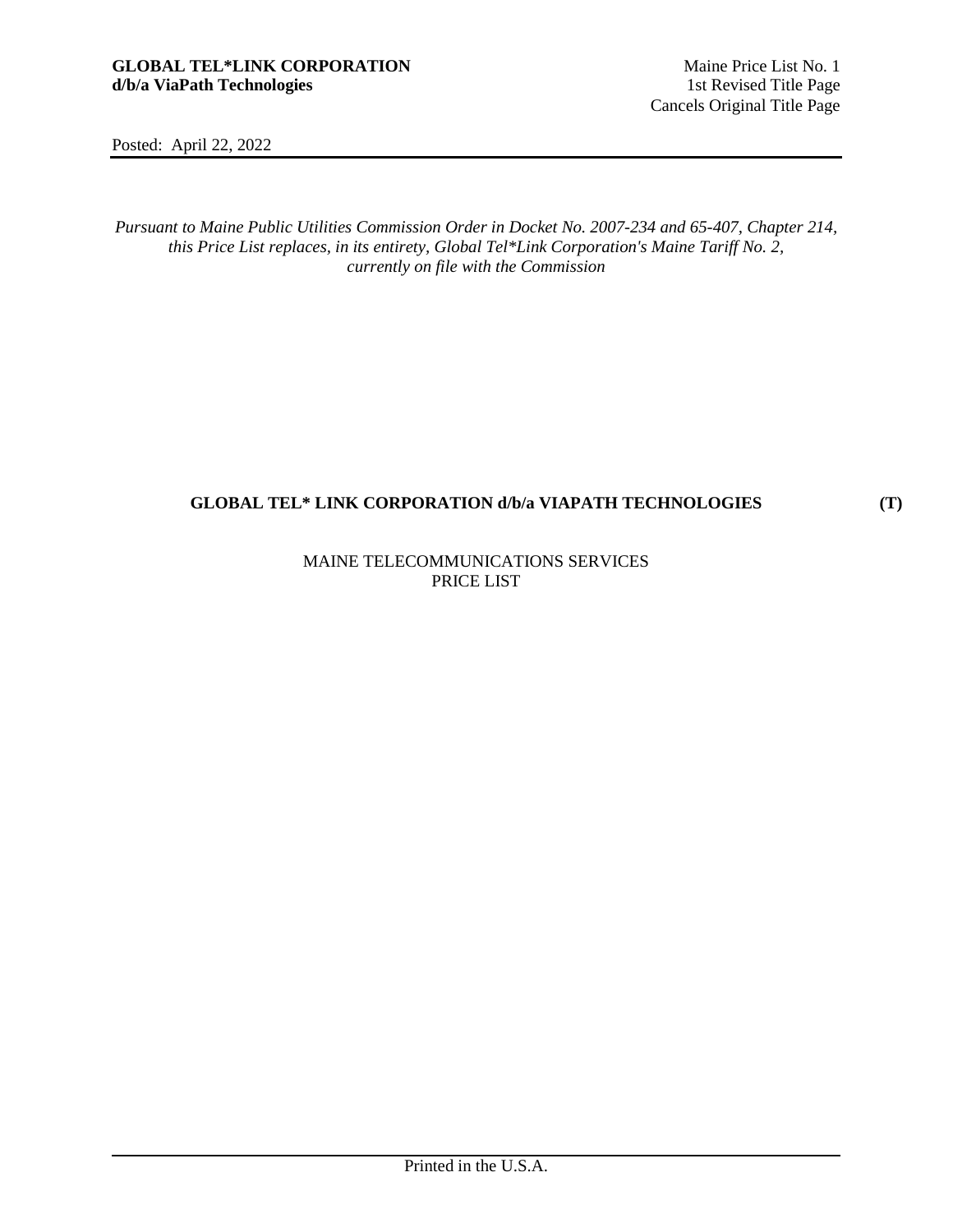# **TABLE OF CONTENTS**

| <b>TABLE OF CONTENTS</b>                             |                   |
|------------------------------------------------------|-------------------|
| NOTICE CONCERNING ALL TERMS AND CONDITIONS AND RATES |                   |
| <b>SECTION 1 - DEFINITIONS</b>                       |                   |
| <b>SECTION 2 - TERMS AND CONDITIONS</b>              |                   |
| <b>SECTION 3 - SERVICES AND RATES</b>                | $12 \overline{)}$ |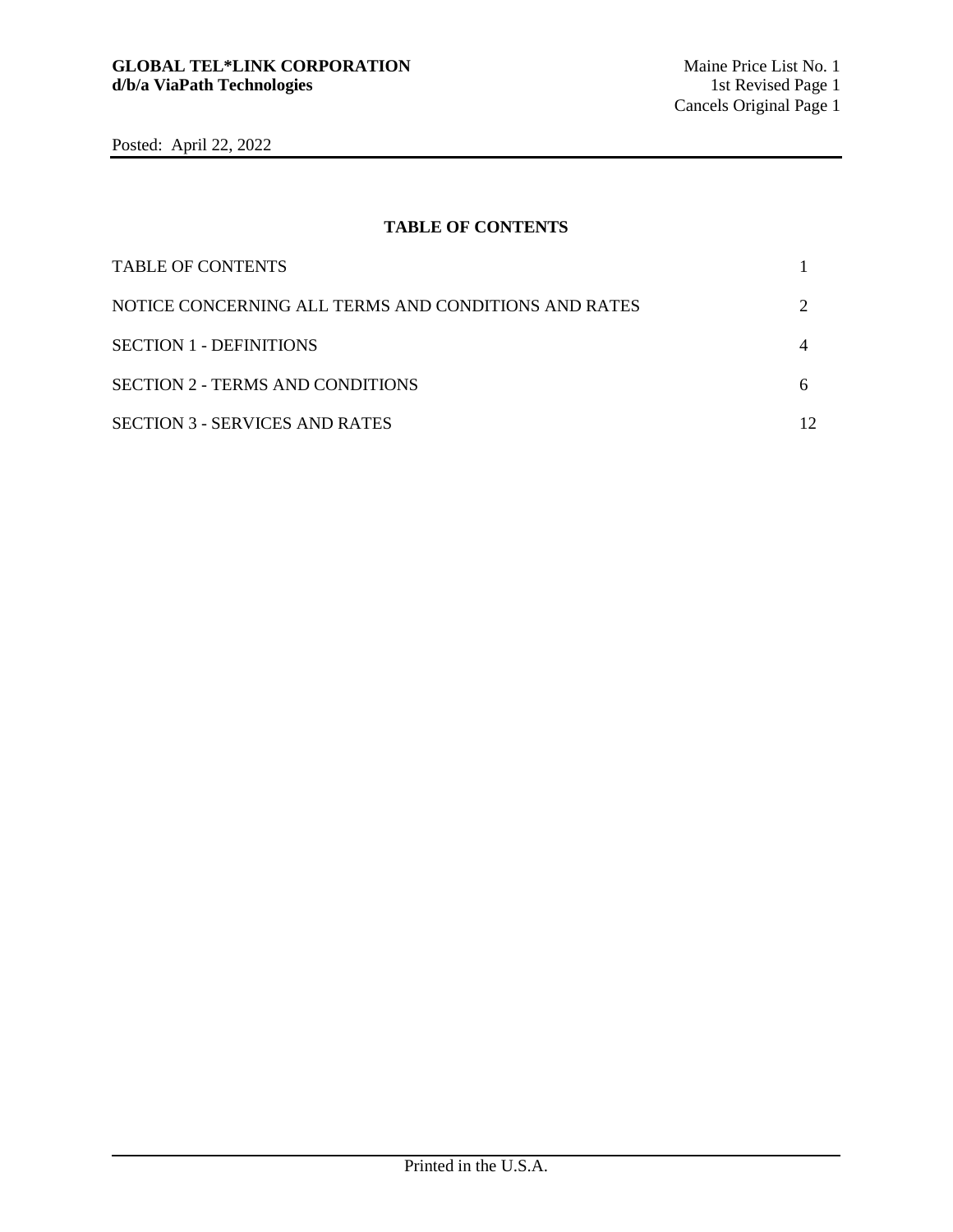# **NOTICE CONCERNING ALL TERMS AND CONDITIONS AND RATES**

The State of Maine Public Utilities Commission (MPUC) requires that each telephone utility's Terms and Conditions comply with and not conflict with requirements of Maine Statutes (primarily in Title 35-A) and MPUC rules. Any provision in these Terms and Conditions or rate schedules that conflicts with a Maine statute or MPUC rule is inapplicable and will not be enforceable. The following rules apply to telephone utilities and contain provisions that affect matters that commonly appear in telephone utility Terms and Conditions:

| Chapter 204 | $\overline{\phantom{a}}$ | Basic-Service Calling Areas.                                              |
|-------------|--------------------------|---------------------------------------------------------------------------|
| Chapter 230 | $\overline{\phantom{a}}$ | Installation, Maintenance and Ownership of Customer Premises Wire         |
| Chapter 250 | $\overline{\phantom{a}}$ | Coin-operated Telephone Service                                           |
| Chapter 280 | $\overline{\phantom{a}}$ | Provision of Competitive Telecommunications Services                      |
| Chapter 291 | $\overline{\phantom{a}}$ | Chapter 292, Standards for Billing, Credit and Collection, and Customer   |
|             |                          | <b>Information For Interexchange Carriers</b>                             |
| Chapter 294 | $\overline{\phantom{a}}$ | Lifeline and Link up Service Programs                                     |
| Chapter 296 | $\overline{\phantom{a}}$ | Selection of Primary Interexchange and Local Exchange Carriers            |
| Chapter 870 | $\overline{\phantom{a}}$ | Late Payment Charges, Interest Rates to Be Paid on Customer Deposits, and |
|             |                          | <b>Charges for Returned Check Fees</b>                                    |

In addition, the following provisions (the first two of which are required by statute) are part of this utility's Terms and Conditions: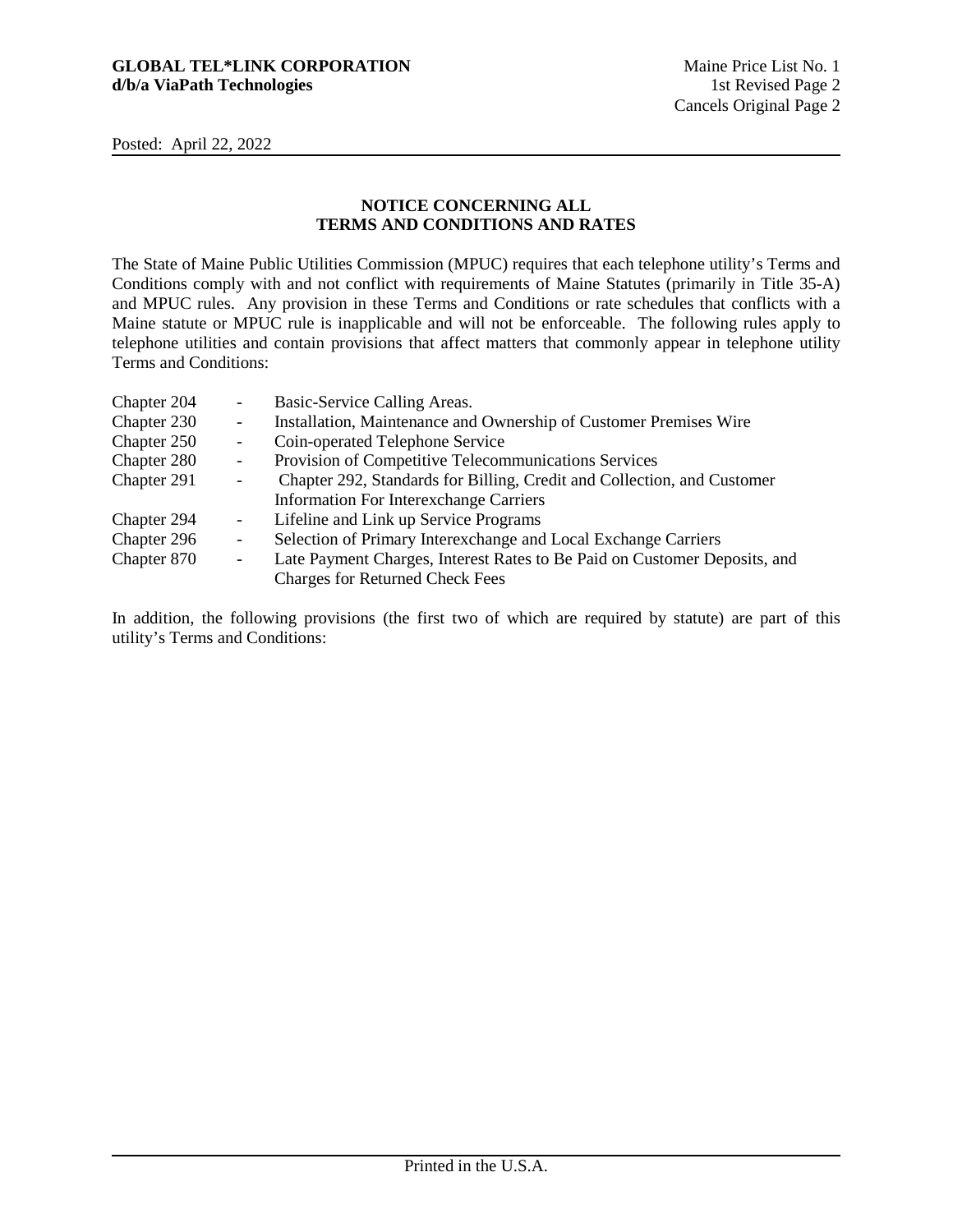### **NOTICE CONCERNING ALL TERMS AND CONDITIONS AND RATES, (CONT'D.)**

## **1. FOR INTEREXCHANGE SERVICE:**

**Discount for Hearing-Impaired Customers -** Upon customer request, the Company will automatically apply a 70% rate reduction for IntraState toll calls made from lines used by certified deaf, hard-of-hearing or speech-impaired persons who must rely on teletypewriters for residential telephone communications, and others as provided in 35-A M.R.S.A.'7302. To qualify for an automatic reduction, the customer must submit an affidavit to the Company on a form approved by the Maine Department of Human Services, stating that due to one of the aforementioned conditions, the customer or a member of the household must rely on a teletypewriter for telephone communications, and that the equipment is connected or acoustically coupled to his telephone. Upon request, customers making calls to certified persons are eligible for a 70% rate reduction for relevant billed calls made during each billing period.

## **2. FOR LOCAL EXCHANGE SERVICE:**

**Enhanced Universal Emergency Number Service - E911 Surcharge -** An Enhanced Universal Emergency Number Service (E911) surcharge, as provided in 25 M.R.S.A. '2927(1-A), applies per month to each residence and business access line, including PBX trunks, Centrex access lines, semipublic coin lines, and public access lines, in addition to the monthly rates for these lines specified elsewhere in these schedules. The surcharge shall not be imposed upon more that 25 lines per customer billing account.

## **3. FOR BOTH LOCAL AND INTEREXCHANGE SERVICES:**

Any provisions in these Terms and Conditions that limit liability or damages do not apply to the extent they conflict with 11 M.R.S.A. '2-316(5) of the Maine Revised Statutes, Exclusion or Modification of Warranties.

This utility agrees that it is responsible for complying with all applicable rules of the Maine Public Utilities Commission and with the Maine Revised Statutes. It understands that if it applies or enforces any provision of these Terms and Conditions that is in conflict with a rule of the Maine Public Utilities Commission, or the Maine Revised Statutes, the rule or statute will govern; and the utility may be subject to action by the Consumer Assistance Division of the Maine Public Utilities Commission or an investigation by the Commission pursuant to 35-A M.R.S.A. '1303.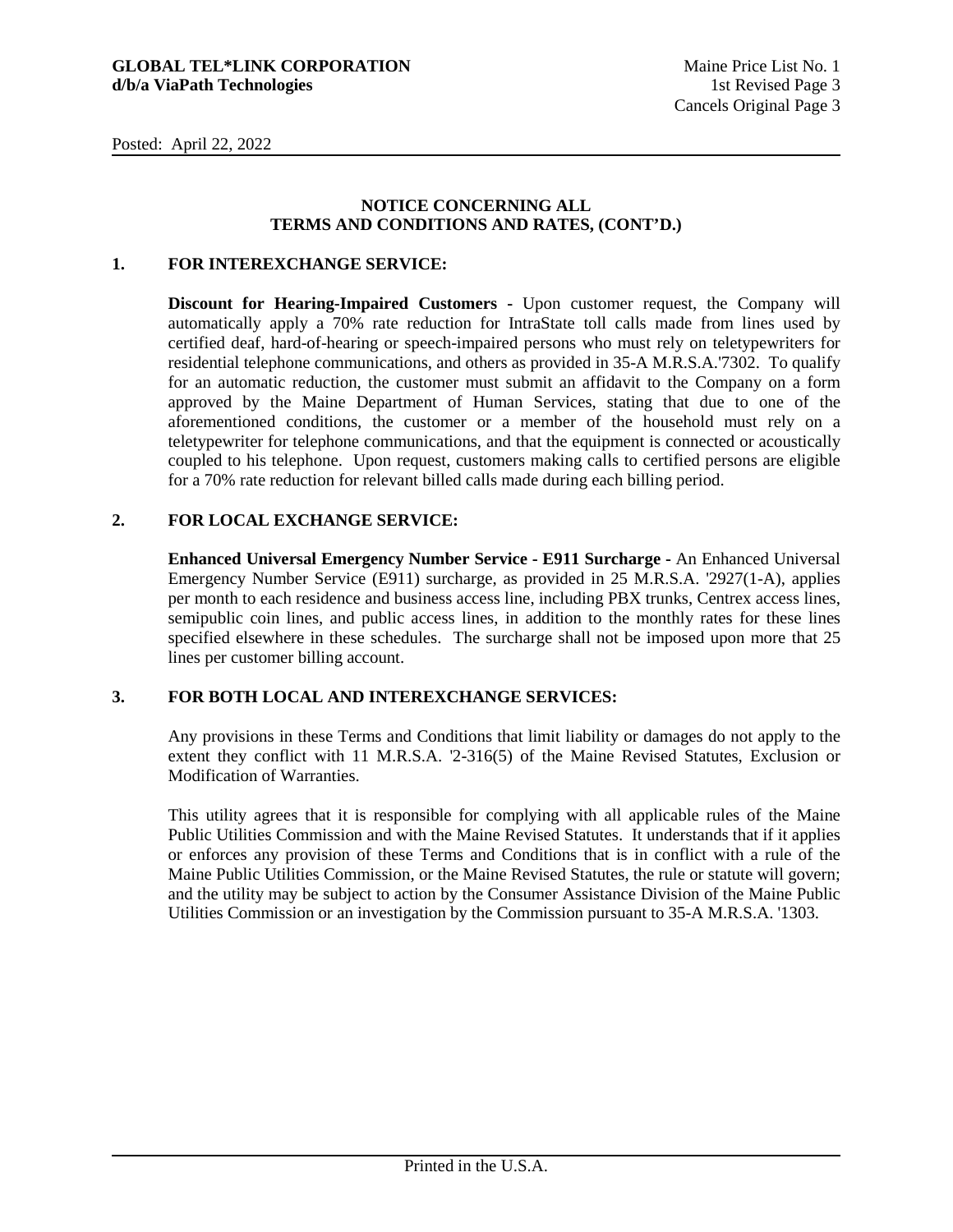### **SECTION 1 - DEFINITIONS**

**Ancillary Service Charge –** Any charge Consumers may be assessed for the use of Inmate Calling services that are not included in the per-minute charges assessed for individual calls.

**Automated Collect Calls** - Calls billed to the called party and completed through an automated call processing system that prompts the call originator and the called party such that the call is completed without live operator assistance.

**Average Daily Population (ADP) –** The sum of all inmates in a facility for each day of the preceding calendar year, divided by the number of days in the year.

**Carrier, Company or Utility** - refers to Global Tel\*Link Corporation d/b/a ViaPath Technologies ("GTL" or the "Company). **(T) (T)** 

**Collect Billing** - A billing arrangement whereby the originating caller may bill the charges for a call to the called party, provided the called party agrees to accept the charges.

**Commission** - Refers to the Maine Public Utilities Commission.

**Company** - Used throughout this price list to refer to Global Tel\*Link Corporation d/b/a ViaPath Technologies, unless otherwise clearly indicated by the context. **(T)** 

**Completed Call** – A call which the Company's network has determined has been answered by a person, answering machine, fax machine, computer modem device, or other mechanical answering device.

**Correctional Institutions** - Used throughout this price list to refer to prisons, jails, penal facilities or other institutions used for penalty purposes which contract with the Company for the provision of service for use by their inmate population.

**Customer** - A person, firm, partnership, corporation or other entity which arranges for the Company to provide, discontinue or rearrange telecommunications services on behalf of itself or others; uses the Company's telecommunications services; and is responsible for payment of charges, all under the provisions and terms of this price list. In the case of collect-only calling services provided to inmates of correctional Institutions, the called party is the Customer and is responsible for payment of charges.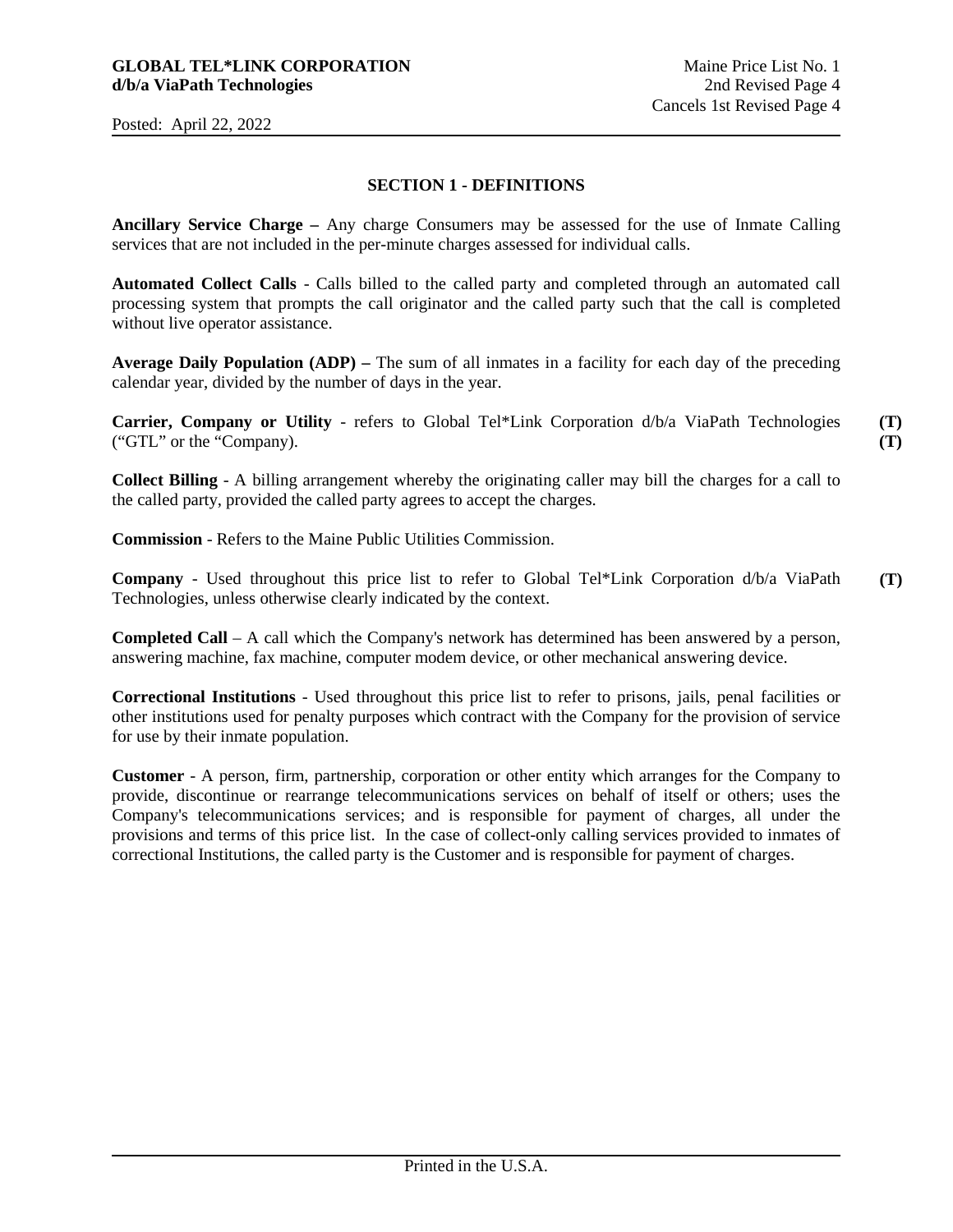## **SECTION 1 - DEFINITIONS, (CONT'D.)**

**GTL -** Used throughout this price list to refer to Global Tel\*Link Corporation d/b/a ViaPath Technologies, the issuer of this price list. **(T)** 

**Inmates -** The jailed population of correctional institutions who are authorized by the Institution to use such service. Responsibility for payment of Inmate charges requires positive acceptance by a Customer (i.e., billed to a third party) or prepayment by the Inmate.

**Institution -** Used throughout this price list to refer to correctional institutions.

**Institutional Telephone -** A coinless telephone instrument that allows Inmates to place collect and prepaid calls at the instrument.

**Jail** – A facility of a local, state or federal law enforcement agency that is used primarily to hold individuals who are (1) awaiting adjudication of criminal charges; (2) post-conviction and committed to confinement for sentences of one year or less; (3) post conviction and awaiting transfer to another facility. The term also includes city, county or regional facilities that have contracted with a private company to manage day-to-day operations; privately-owned and operated facilities primarily engaged in housing city, county or regional inmates; and facilities used to detain individuals pursuant to a contract with U.S. Immigration and Customs Enforcement.

**LATA -** Local access and transport area. A geographic area established by the US District Court for the District of Columbia in Civil Action No. 82-0192.

**Pay Telephone -** A telephone instrument equipped with a credit card reader, coin box, or similar device that allows charges to be collected for each call at the instrument.

**Person to Person Call -** A service whereby the person originating the call specifies a particular person to be reached, or a particular station, room number, department, or office to be reached through a PBX attendant.

**Premises -** The physical space designated by the Customer for the termination of the Company's service.

**Prison** – A facility operated by a territorial, state or federal agency that is used primarily to confine individuals convicted of felonies and sentenced to terms in excess of one year. The term also includes public and private facilities that provide outsource housing to other agencies such as the State Departments of Correction and the Federal Bureau of Prisons; and facilities that would otherwise fall under the definition of a Jail but in which the majority of inmates are post-conviction or are committed to confinement for sentences longer than one year.

**Service - Refers to telecommunications service(s) provided by the carrier under these schedules. Station** – Refers to a telephone instrument consisting of a connected transmitter, receiver, and associated apparatus to permit sending or receiving telephone messages.

**Station to Station Call -** A service whereby the Customer places a non-Person to Person call with the assistance of an operator (live or automated).

**Terminal Equipment -** Telecommunications devices, apparatus and associated wiring on the Premises of the Customer.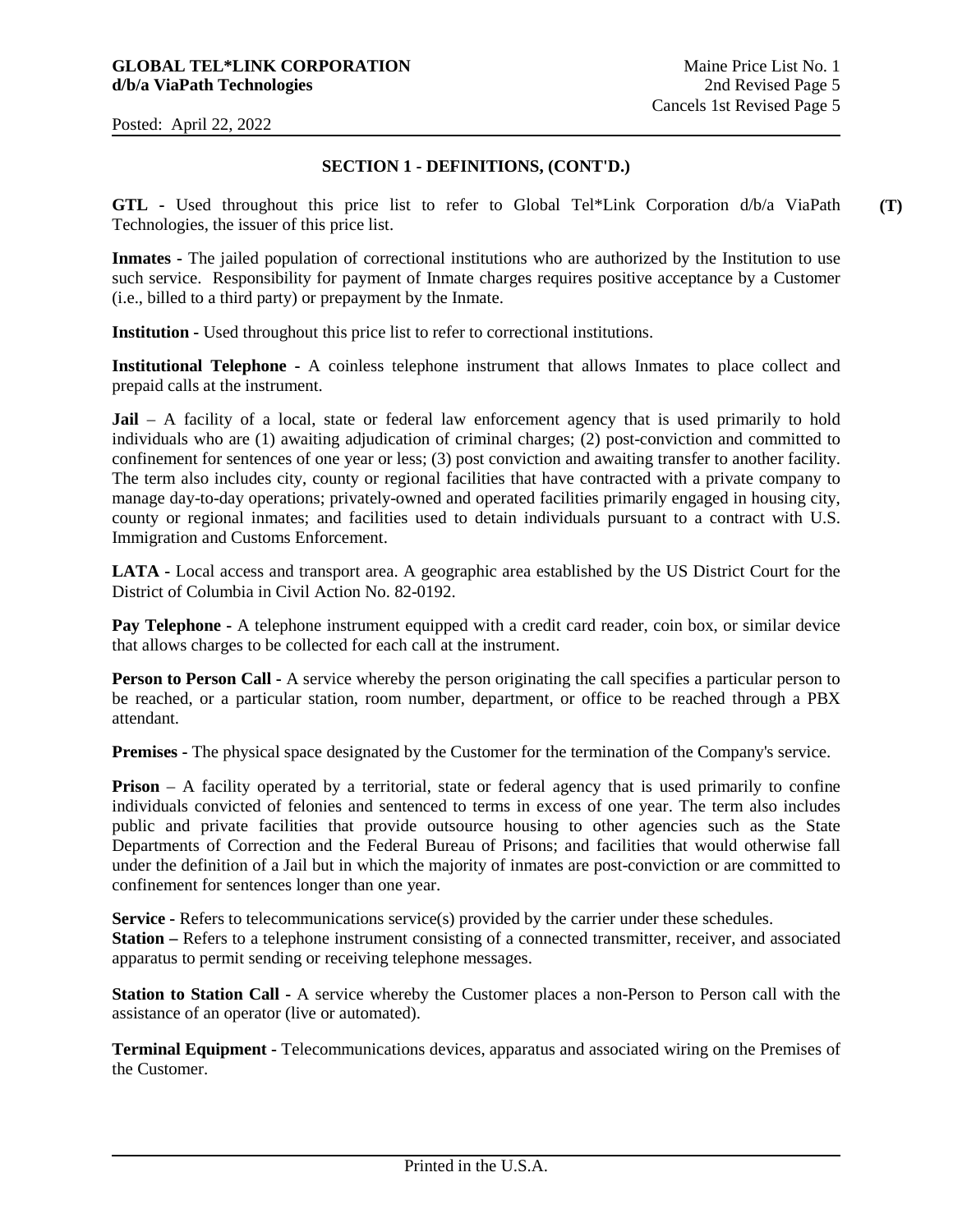# **SECTION 2 - TERMS AND CONDITIONS**

# **2.1 General Description of Services Offered**

- **2.1.1** These Terms and Conditions and Rate Schedules govern Company services originating and terminating at points within Maine. Specific services and rates are described in the Rate Schedules.
- **2.1.2** The Company's intrastate service territory is the State of Maine. Company services are available twenty-four (24) hours per day, seven (7) days a week.
- **2.1.3** Company services are available for both residential and non-residential customers, and to inmates in confinement institutions.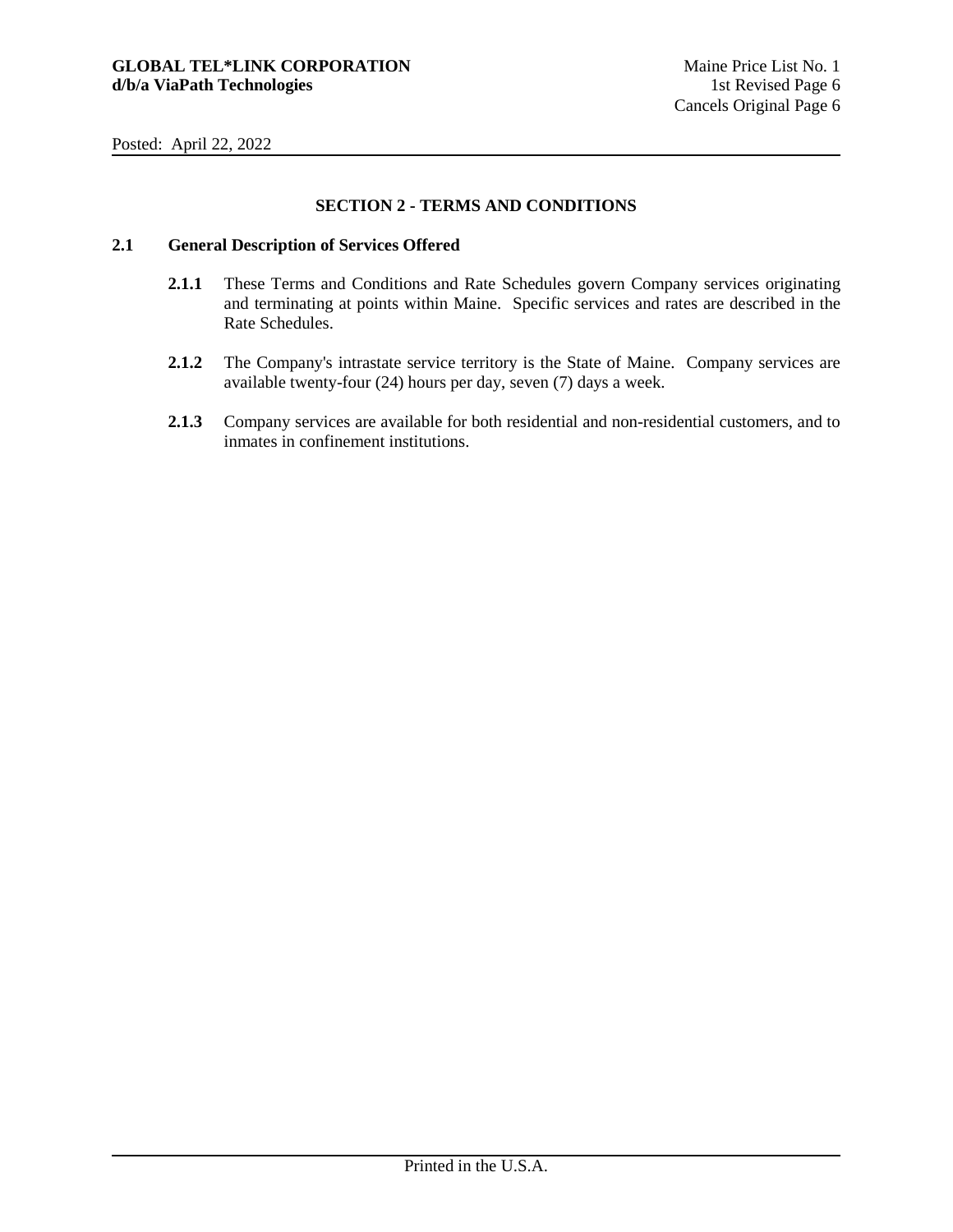# **SECTION 2 - TERMS AND CONDITIONS, (CONT'D.)**

## **2.2 Calculation of Rates**

- **2.2.1** Rates for service are based on airline mileage between rate centers of the calling and called stations. The location of Rate Centers is based on information provided by Bell Operating Companies. Mileage is calculated using the Vertical and Horizontal (V&H) coordinate system from the National Exchange Carriers Association Tariff F.C.C. No. 4.
- **2.2.2** The chargeable time of a call is times and measured by the underlying carrier. Timing of calls begins when the call is answered at the called station. Different rates may apply depending on the time of day or day of week the call is made. Calls originating in onetime period and terminating in another time period will be billed according to the rates in effect during each portion of the call.
- **2.2.3** Upon customer request, the Company will automatically apply a 70% rate reduction for intrastate toll calls made from lines used by certified deaf, hard-of-hearing or speechimpaired persons who must rely on teletypewriters for residential telephone communications. To qualify for an automatic reduction, the customer must submit an affidavit to the Company on a form approved by the Maine Department of Human Services, stating that due to one of the aforementioned conditions, he or a member of the household must rely on a teletypewriter for telephone communications, and that the equipment is connected or acoustically coupled to his telephone. Upon request, customers making calls to certified persons are eligible for a 70% rate reduction for relevant billed calls made during each billing period.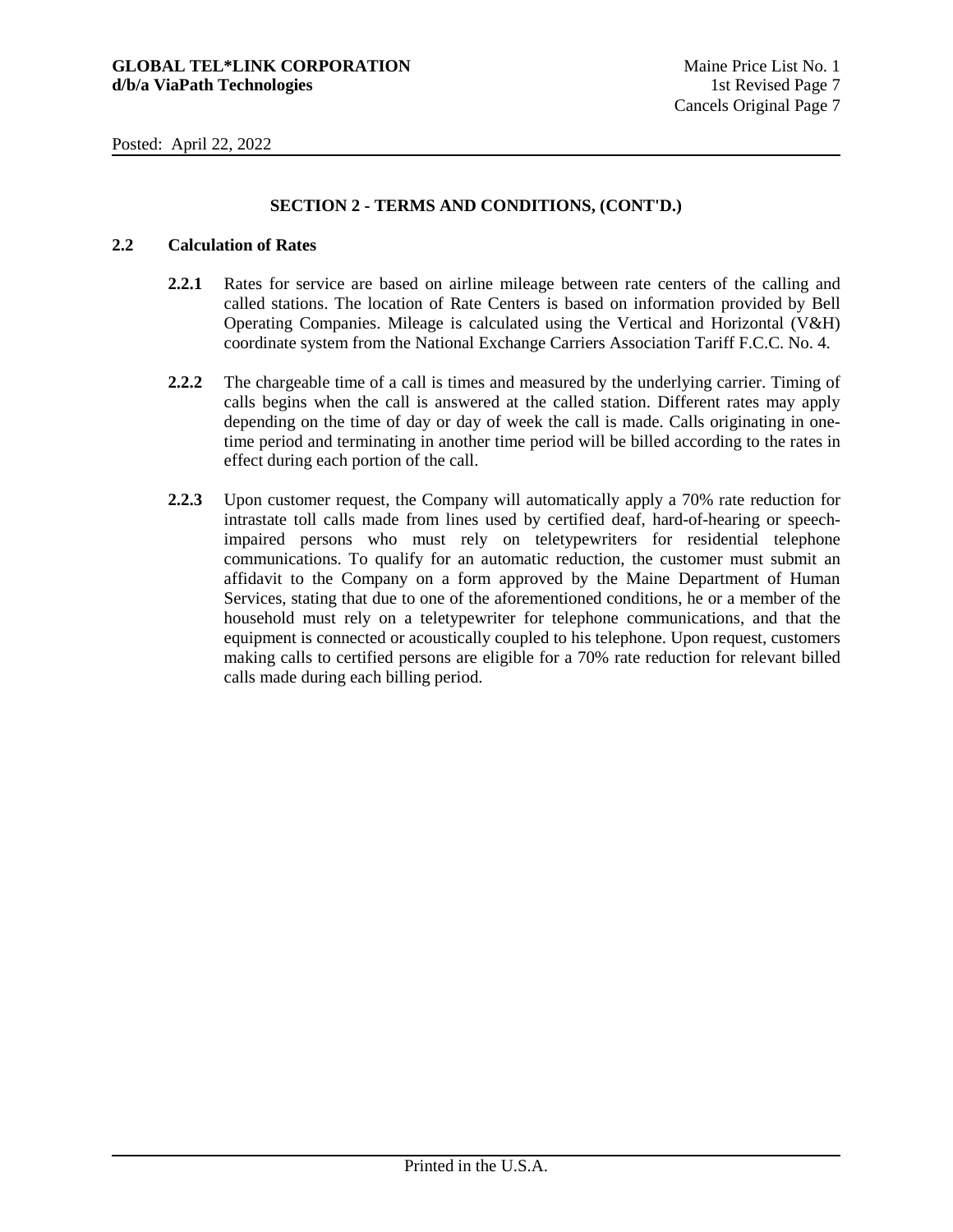# **SECTION 2 - TERMS AND CONDITIONS, (CONT'D.)**

#### **2.3 Credit, Collection and Dispute Resolution Procedures**

- **2.3.1 Residential Customers:** Application for service, billing, payment, deposit, disconnection, dispute resolution and other credit and collection procedures for residential customers are governed by Chapters 81 and 870 of the Maine Public Utilities Commission=s Rules.
- **2.3.2 Nonresidential Customers:** Application for service, billing, payment, deposit, disconnection, dispute resolution and other credit and collection procedures for nonresidential customers are governed by Chapters 86 and 870 of the Maine Public Utilities Commission=s Rules.
- **2.3.3** The Company does not charge a fee to establish service.
- **2.3.4** For billing purposes, service is established on the date the customer's local exchange carrier switches the customer's service to the reselling Company=s network.
- **2.3.5** The Company bills charges monthly in arrears. For billing purposes, a month consists of thirty (30) days.
- **2.3.6** The Company does not charge a fee to restore service that was disconnected for nonpayment of bills, violation of the Terms and Conditions, or fraudulent use of the Company's services.
- **2.3.7** All state and local taxes (i.e., sales tax) are listed as separate line items and are not included in the rates quoted in the Rate Schedules.
- **2.3.8** As provided in Chapter 870 of the Maine Public Utilities Commission's Rules, the Company charges \$5.00 per account to which the check is applied or the amount of the bank charges the company, not to exceed \$15.00 for each check returned for nonpayment by a bank. If the company charges more than \$5.00, the Company shall furnish the Customer with proof of the bank charge.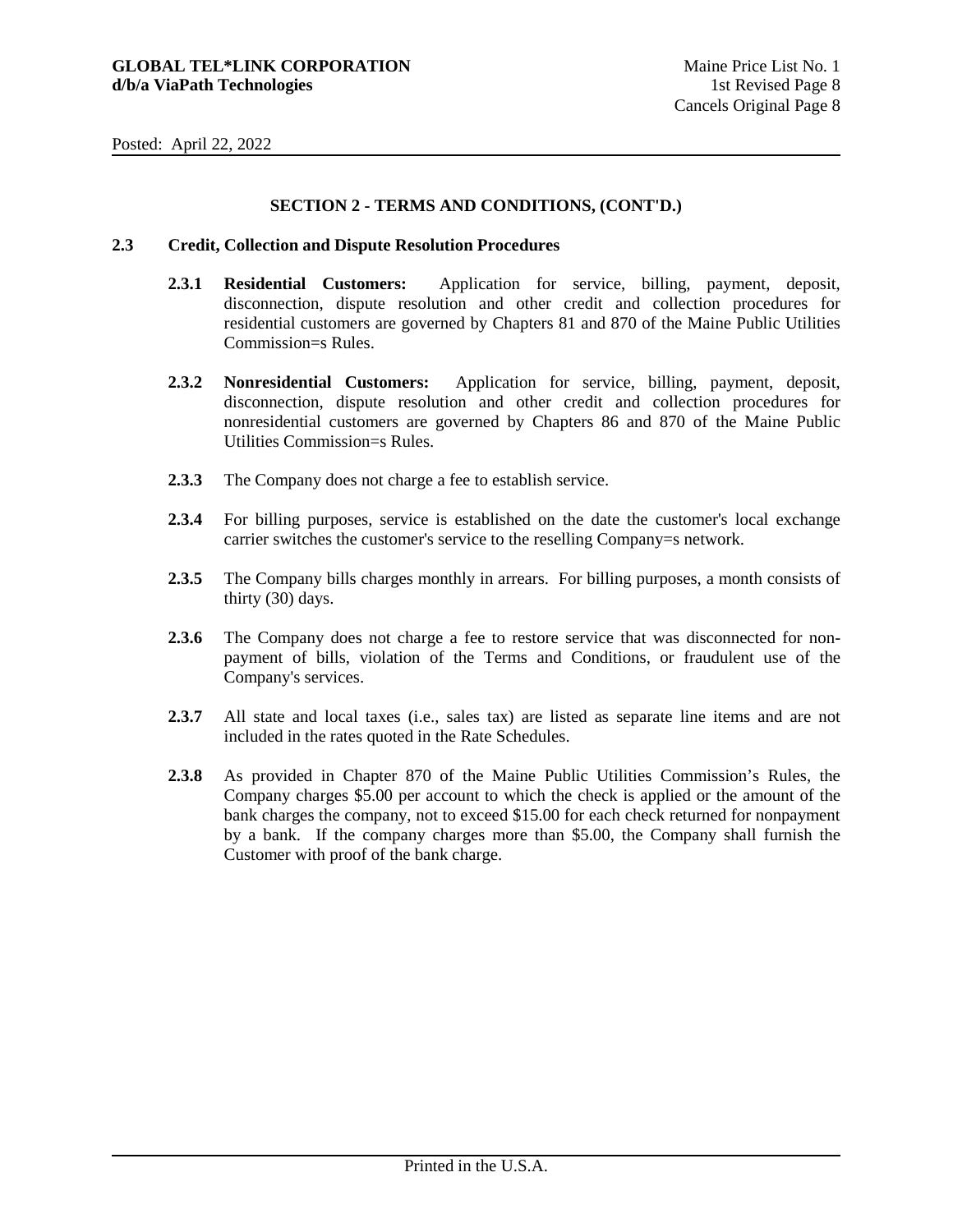## **SECTION 2 - TERMS AND CONDITIONS, (CONT'D.)**

#### **2.3 Credit, Collection and Dispute Resolution Procedures, Cont'd.**

- **2.3.9** All customer bills are due and payable when presented. The bill becomes past due no less than 30 days after postmarked. Once a bill is past due, the carrier may proceed with collection activities per Chapter 81 or 860, and a late payment shall be charged on the undisputed past due amount, calculated at the maximum monthly rate specified in Chapter 870 as updated in November of each year by the Commission's Director of Finance.
- **2.3.10** Customer complaints are handled by a full service customer service department. Customers may call 1-877-650-4249 twenty-four (24) hours per day, seven (7) days per week, or submit a written complaint to:

Global Tel\*Link Corporation d/b/a ViaPath Technologies 3120 Fairview Park Drive, Suite 300 Falls Church, VA 22042 www.connectnetwork.com

If the customer is not satisfied with the Company response, the Customer may contact the Consumer Assistance Division, Maine Public Utilities Commission, 18 State House Station, 242 State Street, Augusta ME 04333-0018. Telephone: 800-452-4699 or 207- 287-3831. Facsimile: 207-287-1039

## **2.3.11 Validation of Credit**

The Company reserves the right to validate the creditworthiness of Customers and billed parties through available verification procedures. Where a requested billing method cannot be validated or maximum credit amount established, the Company may refuse to provide service.

Services provided by the Company are available to inmates of confinement facilities in accordance with facility-authorized programs. The Company may request that the confinement facility adopt, as part of its program, terms that enable the Company to collect the charges for all inmate calls, including without limitation, the blocking of calls by the Company to certain telephone numbers when the amount charged to such a telephone number exceeds a predetermined amount or becomes past due.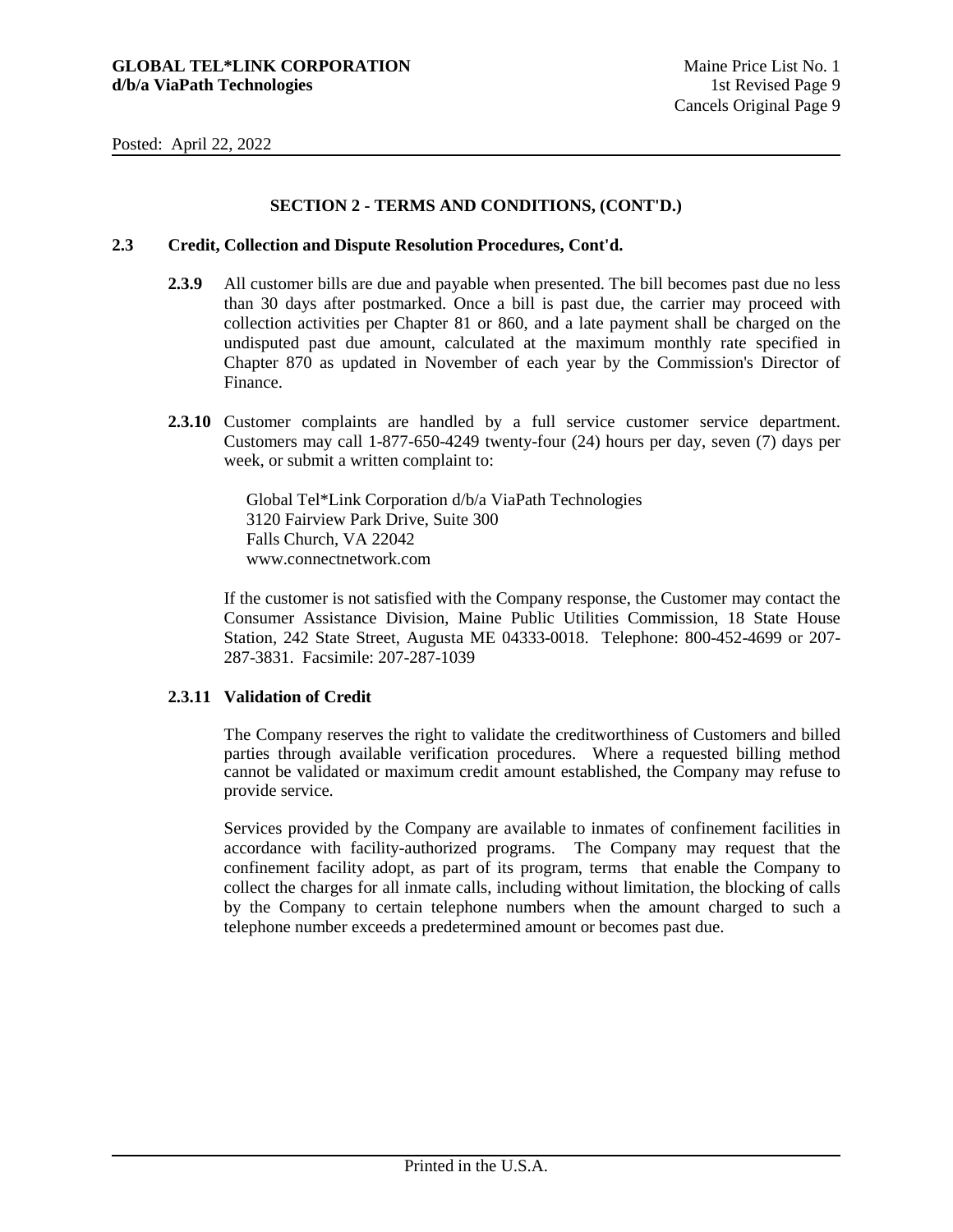# **SECTION 2 - TERMS AND CONDITIONS, (CONT'D.)**

#### **2.4 Interruption of Service/Liability**

- **2.4.1** The Company will attempt to provide continuous and uninterrupted service. When the Company schedules a service interruption for maintenance or repairs, the Company will notify customers of the cause and expected duration of the interruption at least twentyfour (24) hours in advance, when possible.
- **2.4.2** The Company's liability for damages arising out of mistakes, interruptions, omission, delays, errors, or defects in the transmission occurring in furnishing service or in Company facilities, and not caused by the negligence of its employees or agents, will not exceed the amount that the Company would have charged the customer for service for the period the aforementioned faults occur.
- **2.4.3** Upon customer request, the Company will credit a customer's account for service interruptions which are not due to the Company=s testing or adjusting, negligence of the customer, or to the failure of channels or equipment provided by the customer. Before requesting a credit, the customer will take reasonable steps to verify that the trouble could not have been prevented by the customer and is not in the customer's wiring or equipment. For purposed of computing a credit for leased facilities, a month consists of 720 hours. The Company will credit the customer's account at the rate of 1/720th of the monthly charge for the facilities affected for each full hour of the interruption.
- **2.4.4** The Company is protected against customer claims for libel, slander, or copyright infringement arising from the material, data, information, or other content transmitted using Company services. The Company is protected against all other claims arising from any act or omission of the customer while using Company services.
- **2.4.5** Any provisions that limit liability or damages do not apply to the extent they conflict with Maine Statute, 11 M.R.S.A. 2-316(5), Exclusion or Modification of Warranties.
- **2.4.6** The Company shall not be liable for the accuracy of any information provided to it by outside sources relating to directory assistance or other enhanced service offerings. The Company will make every effort to verify that all information that it provides on a per call basis will be true and accurate. The Company, however, has no control over the information that it receives from its various suppliers and makes no guarantee as such.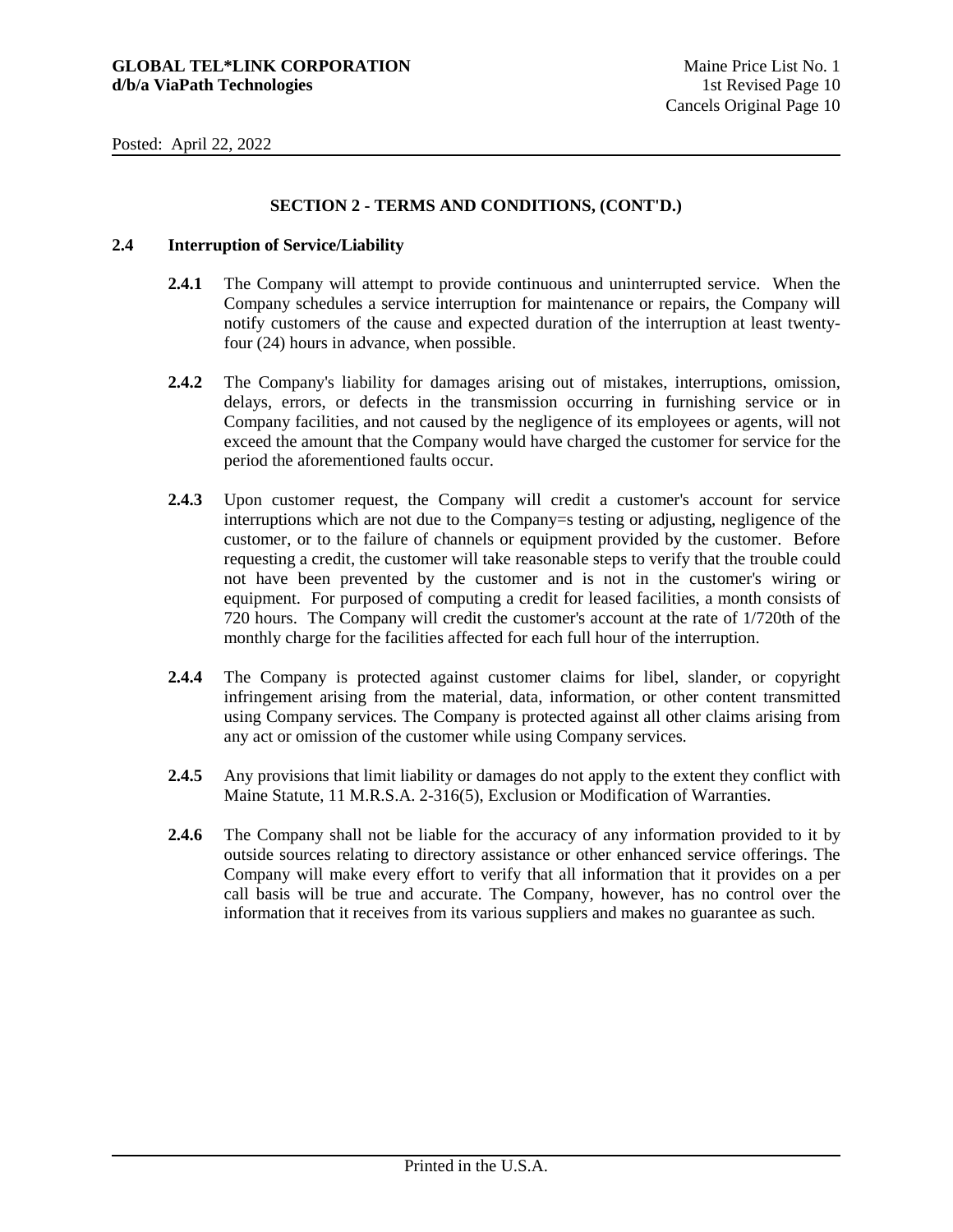## **SECTION 2 - TERMS AND CONDITIONS, (CONT'D.)**

# **2.5 Taxes and Fees**

The Company reserves the right to bill any and all applicable taxes in addition to normal long distance usage charges, including, but not limited to: Federal Excise Tax, State Sales Tax, Municipal Taxes, Gross Receipts Tax. All applicable taxes and fees are billed as separate line items and are not included in the rates quoted in this price list.

#### **2.5.1 [Reserved For Future Use]**

## **2.5.2 Maine Universal Service Fund (MUSF)**

A surcharge for the Maine Universal Service Fund (MUSF) applies to all intrastate services billed to a retail customer for service provided on and after May 1, 2003. The surcharge shall not apply to surcharges such as those for Enhanced 911, the Maine Telecommunications Education Access Fund, or similar funds. The surcharge shall be equal to the Revenue Percentage established quarterly by the Administrator of the MUSF.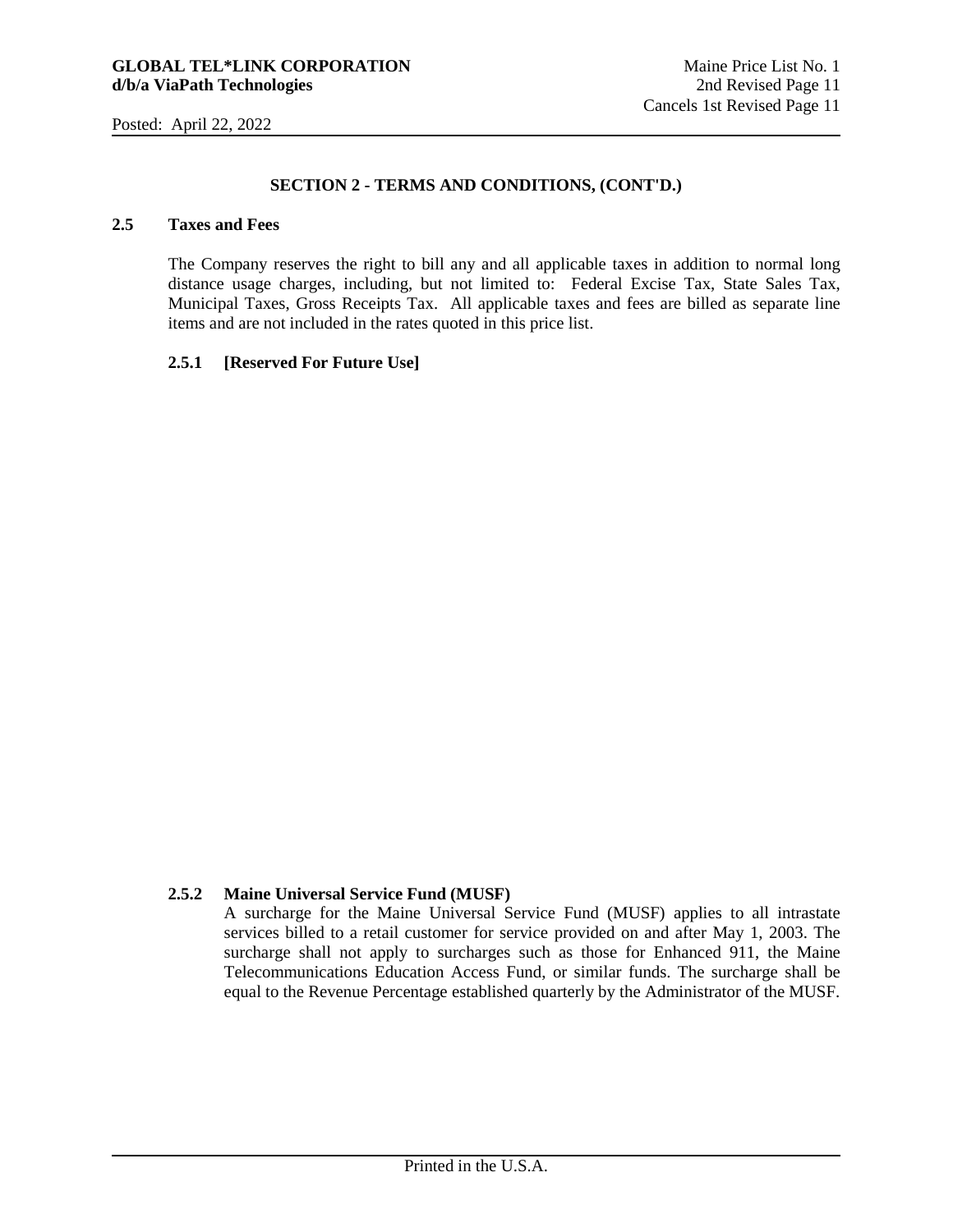### **SECTION 3 - SERVICES AND RATES**

**3.1 [Reserved For Future Use]**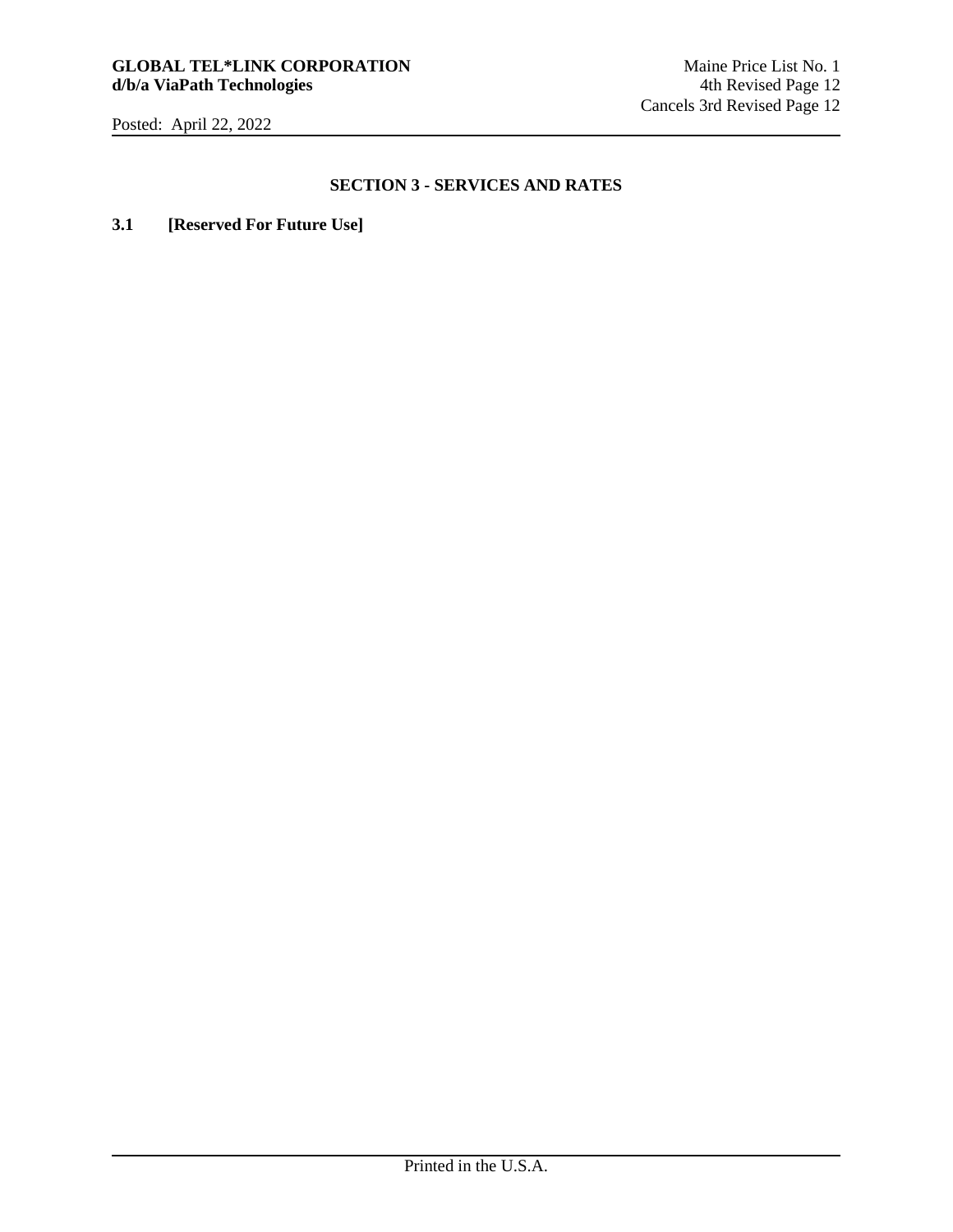# **SECTION 3 - SERVICES AND RATES, (CONT'D.)**

**3.1 [Reserved For Future Use]**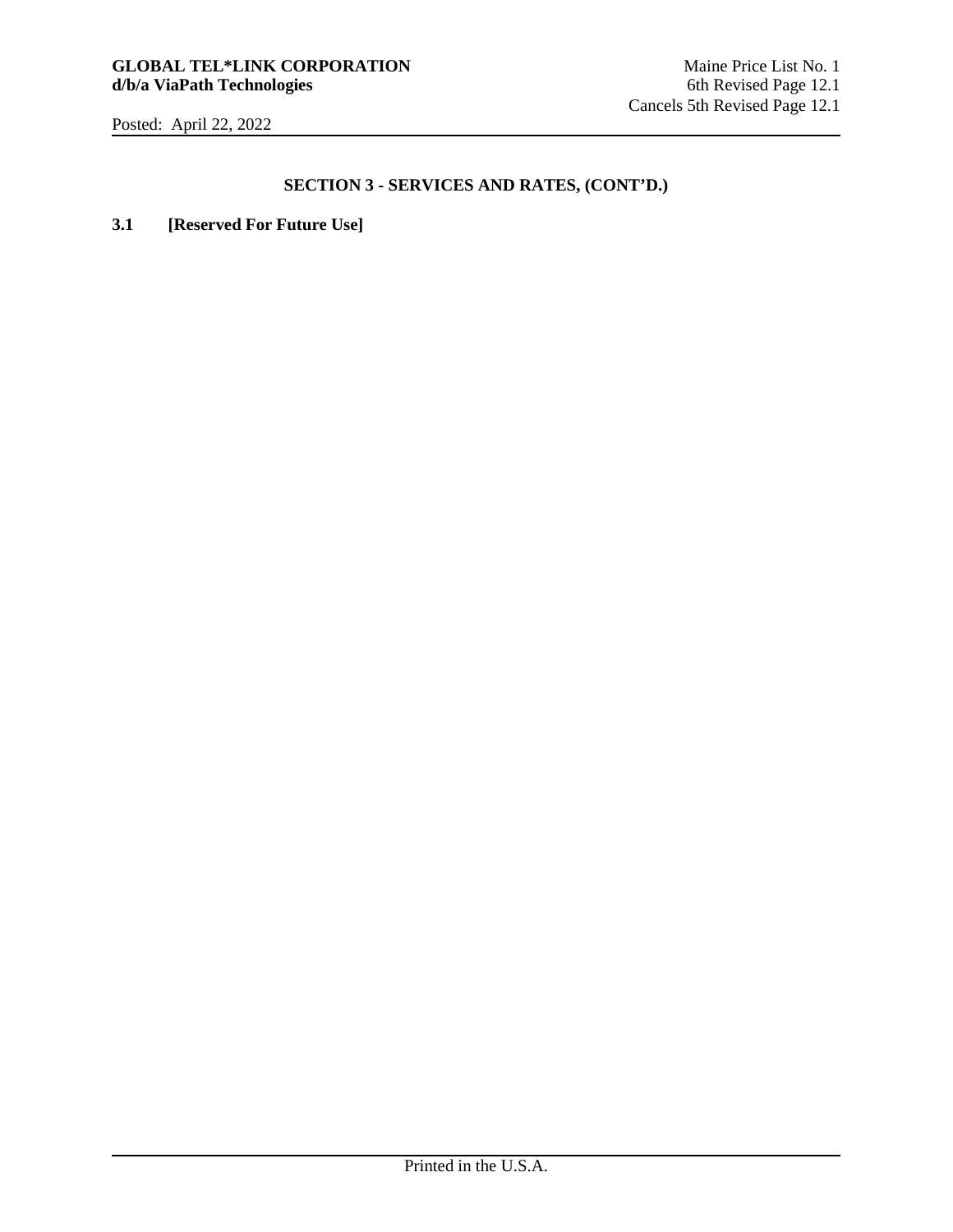### **SECTION 3 - SERVICES AND RATES, (CONT'D.)**

# **3.2 Institutional Operator Assisted Calling**

Institutional operator assisted service allows inmates to place collect calls through an automated call processing system. The call processing system prompts the inmate and the called party such that the call is completed without live operator assistance. Calls are placed on a collect-only basis to the called party.

A number of special blocking and screening capabilities are available with institutional operator services provided by the Company. These capabilities allow Institutions to control Inmate access to telecommunications services, reduce fraudulent use of the Company's services, and eliminate harassing calls to persons outside the institution.

For services provided to inmates of institutions, the following special conditions apply:

- **1.** Calls to "900," "976" or other pay-per-call and call-forwarding services are blocked or may be blocked by the Company.
- **2.** At the request of the institution, the Company may block inmate access to toll-free numbers (e.g., 800, 888) and dialing sequences used to access other carriers or operator service providers (e.g., 950-XXXX, 10XXXX).
- **3.** At the request of the Institution, the Company may block inmate access to "911", "411", or local operators reached through "0-" dialing.
- **4.** At the request of the Institution, the Company may block inmate access to specific telephone numbers.
- **5.** Availability of the Company's services may be restricted by the institution to certain hours and/or days of the week.
- **6.** At the request of the institution, no notices or signage concerning the Company's services will be posted with its instruments. Information concerning the Company's services is provided to the administration of each institution where the Company's services are offered. Inmates may obtain information regarding rates and charges by requesting such information from the institution's administration.
- **7.** At the request of the institution, the Company may impose time limits on local and long distance calls placed using its services.
- **8.** At the request of the institution, equipment may be provided which permits monitoring of inmate calls by legally authorized government officials.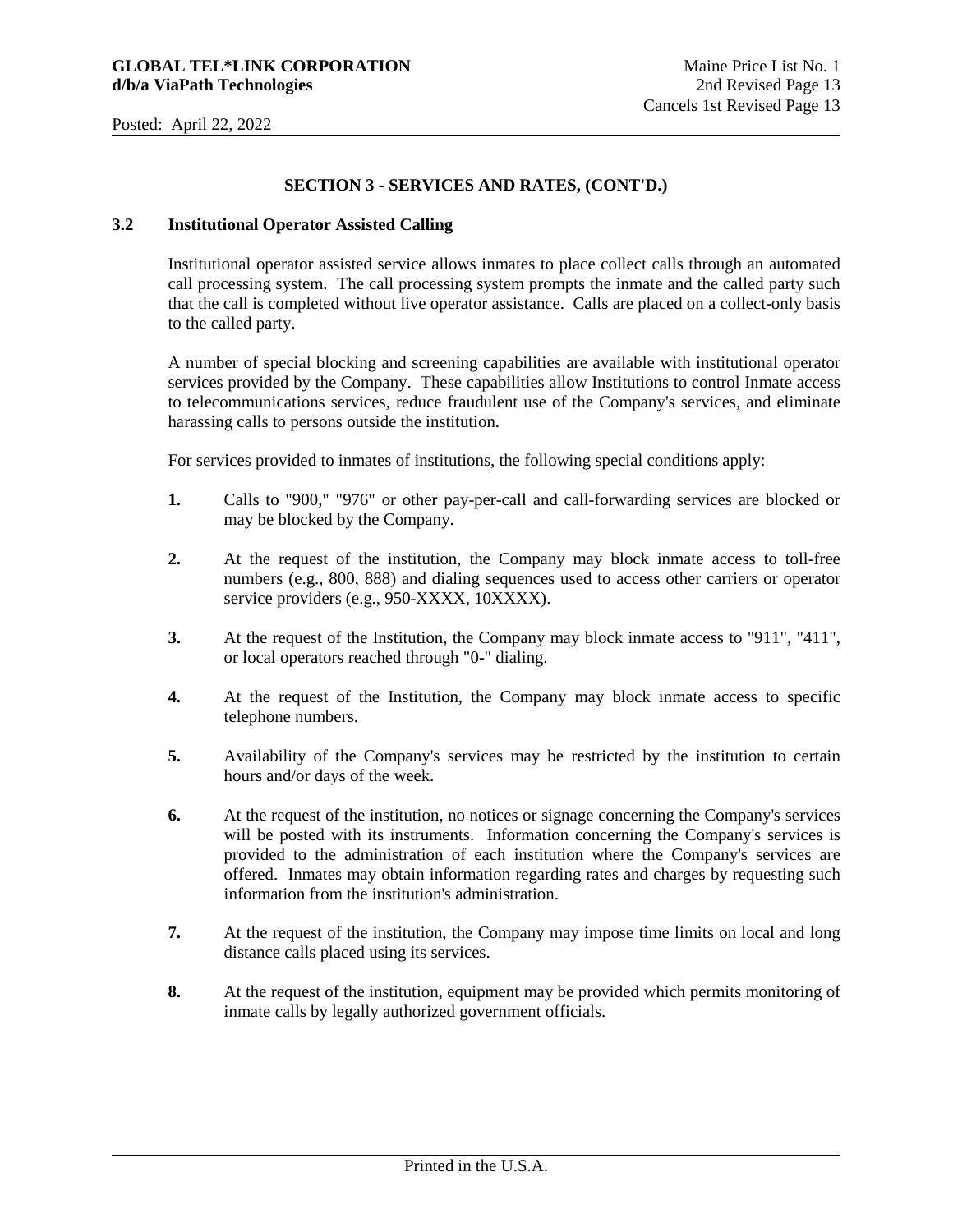## **SECTION 3 - SERVICES AND RATES, (CONT'D.)**

# **3.2 Institutional Operator Assisted Calling, (Cont'd.)**

### **3.2.1 Institutional Collect-Only Rates**

#### **A. Services Rates and Charges**

## **1. Option A**

#### **a. Usage Charges**

Service is billed in one (1) minute increments following an initial one (1) minute billing period.

| Miles     | DAY      |          | <b>EVENING</b> |          | <b>NIGHT/WKND</b> |          |
|-----------|----------|----------|----------------|----------|-------------------|----------|
|           | Initial  | Add'l    | Initial        | Add'l    | Initial           | Add'l    |
|           | Period   | Period   | Period         | Period   | Period            | Period   |
| $0 - 10$  | \$0.1800 | \$0.1400 | \$0.1170       | \$0.0910 | \$0.0720          | \$0.0560 |
| $11 - 18$ | \$0.2900 | \$0.1900 | \$0.1885       | \$0.1235 | \$0.1160          | \$0.0760 |
| 19-30     | \$0.4000 | \$0.2700 | \$0.2600       | \$0.1755 | \$0.1600          | \$0.1080 |
| $31+$     | \$0.4500 | \$0.3200 | \$0.2925       | \$0.2080 | \$0.1800          | \$0.1280 |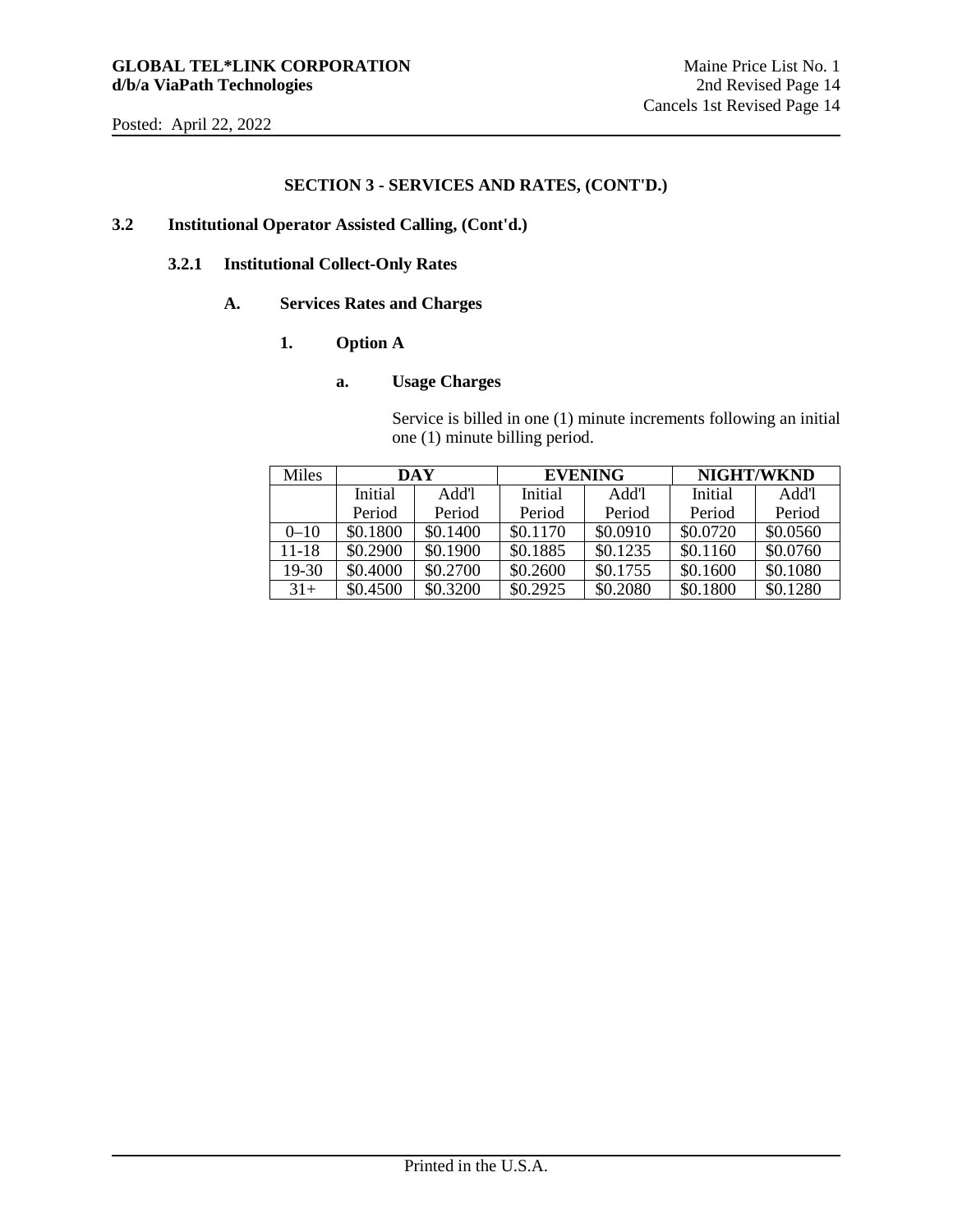#### **SECTION 3 - SERVICES AND RATES, (CONT'D.)**

### **3.2 Institutional Operator Assisted Calling, (Cont'd.)**

### **3.2.1 Institutional Collect-Only Rates, Cont'd.**

**A. Services Rates and Charges, (Cont'd.)** 

## **2. Usage Option B**

#### **a. Usage Charges**

Service is billed in one (1) minute increments following an initial one (1) minute billing period.

Rate Per Minute:  $$0.69$ 

# **3. Usage Option C**

## **a. Usage Charges**

Service is billed in one (1) minute increments following an initial one (1) minute billing period.

Rate Per Minute: \$1.15

# **4. Usage Option D, All Call Types**

## **a. Usage Charges**

Service is billed in one (1) minute increments following an initial one (1) minute billing period.

Rate Per Minute:  $$0.35$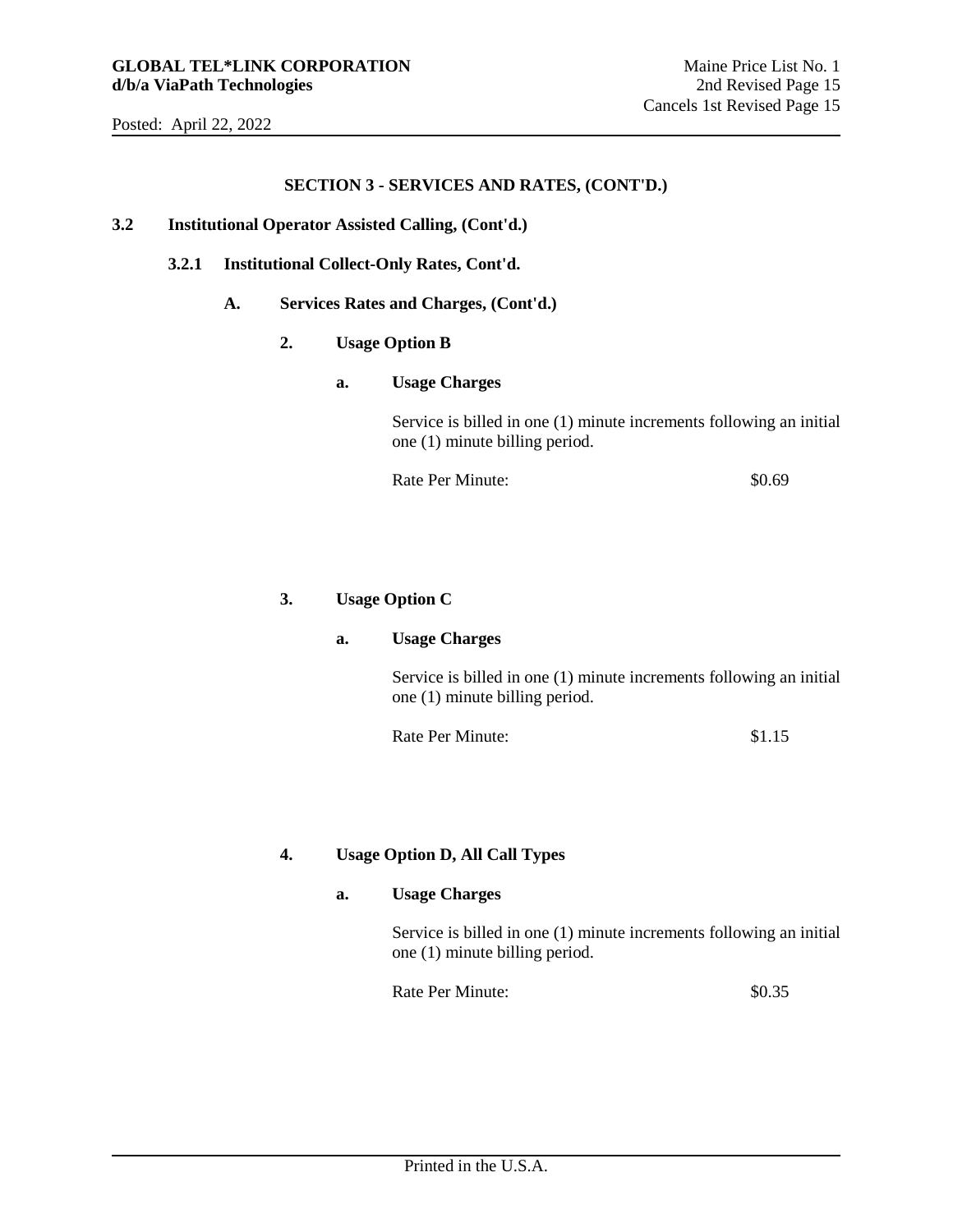# **SECTION 3 - SERVICES AND RATES, (CONT'D.)**

#### **3.3 Prepaid Institutional Service**

#### **3.3.1 Applicability**

Prepaid Institutional Service calls are originated by entering a Personal Account Code. The Company's system informs the Customer (i.e., inmate) of the Available Usage Balance remaining in his/her Prepaid Account and prompts the Customer to place a call by entering a destination telephone number. Network usage for calls placed is deducted from the Available Usage Balance in the Customer's Account on a real time basis as the call progresses. With Prepaid Institutional Service, the Customer may purchase a voucher in any denomination. A Personal Account Code is assigned to each voucher with instructions for accessing and using the service. All monetary transactions take place between the institution and the Customer, and are under the direct and complete control of the institution.

Prepaid Institutional Service allows the Customer to make calls up to the total amount purchased divided by the per minute rate. Vouchers are not renewable. No minimum service period applies. Available Usage on the Customer's voucher is non-refundable.

Prepaid Institutional Service rates are not distance or time of day sensitive. Holiday discounts do not apply. Network usage for Prepaid Institutional Account Calls is deducted from the Available Usage Balance in Customer's Prepaid Account in full minute increments. For debiting purposes, call timing is rounded up to the nearest one (1) minute increment after the initial minimum period of one (1) minute. Usage charges are computed and rounded up to the nearest penny on a per call basis.

Account balances as well as rates and charges are available from the system upon access to place a call.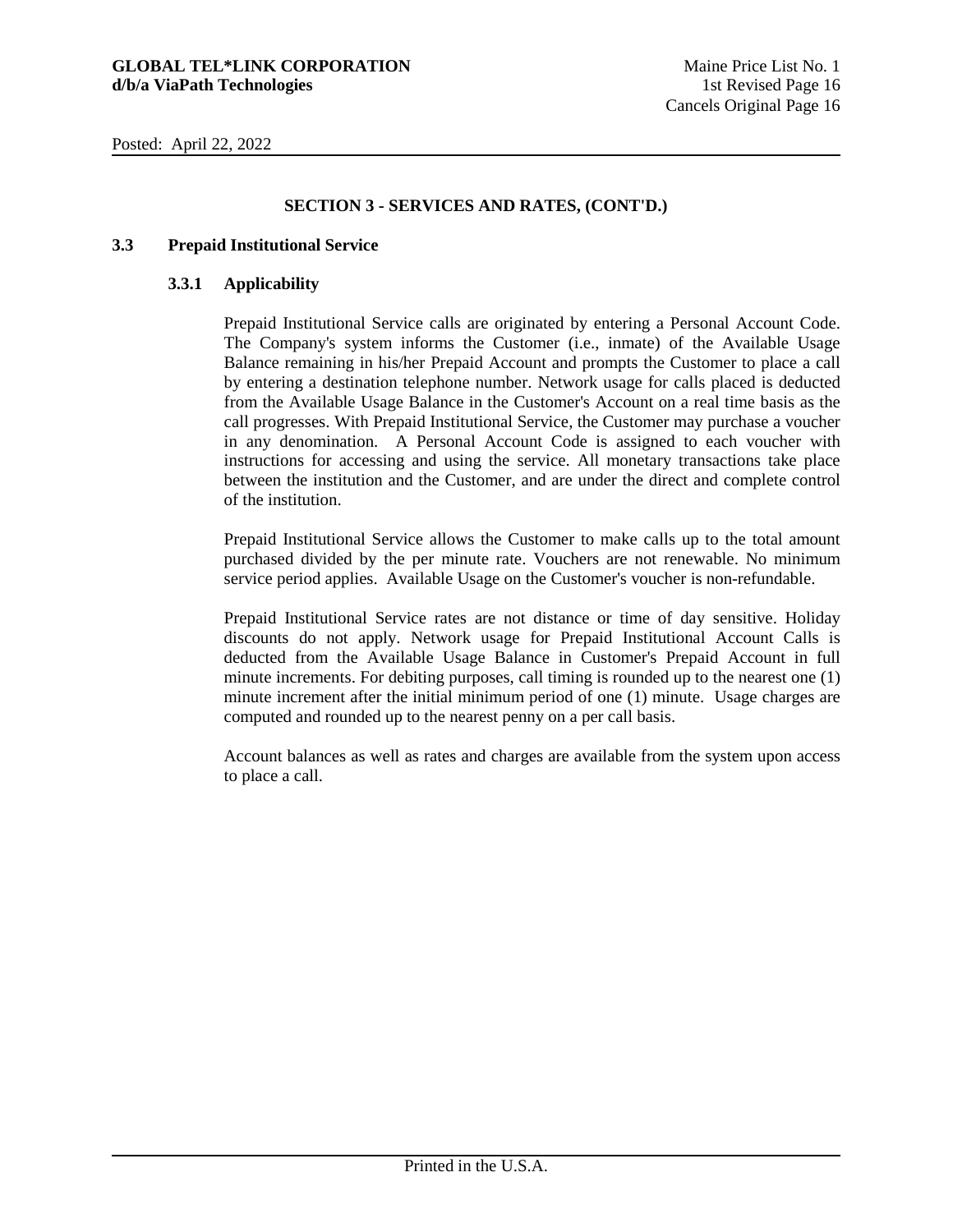# **SECTION 3 - SERVICES AND RATES, (CONT'D.)**

#### **3.3 Prepaid Institutional Service, (Cont'd.)**

#### **3.3.1 Applicability, (Cont'd.)**

The Company's Prepaid Institutional Service is available 24 hours a day, seven days per week. The number of available accounts is subject to technical limitations. Accounts will be made available to Customers at the discretion of the Institution.

#### **A. Exclusions**

Calls to 700, 800, 900 numbers Calls to Directory Assistance 911 calls to emergency services Air to ground and high seas service Calls to live operators

#### **B. Service Availability**

- **1.** All calls must be charged against an Institution Prepaid voucher that has sufficient available balance.
- **2.** Calls in progress will be terminated by the Company if the balance on the voucher is insufficient to continue the call.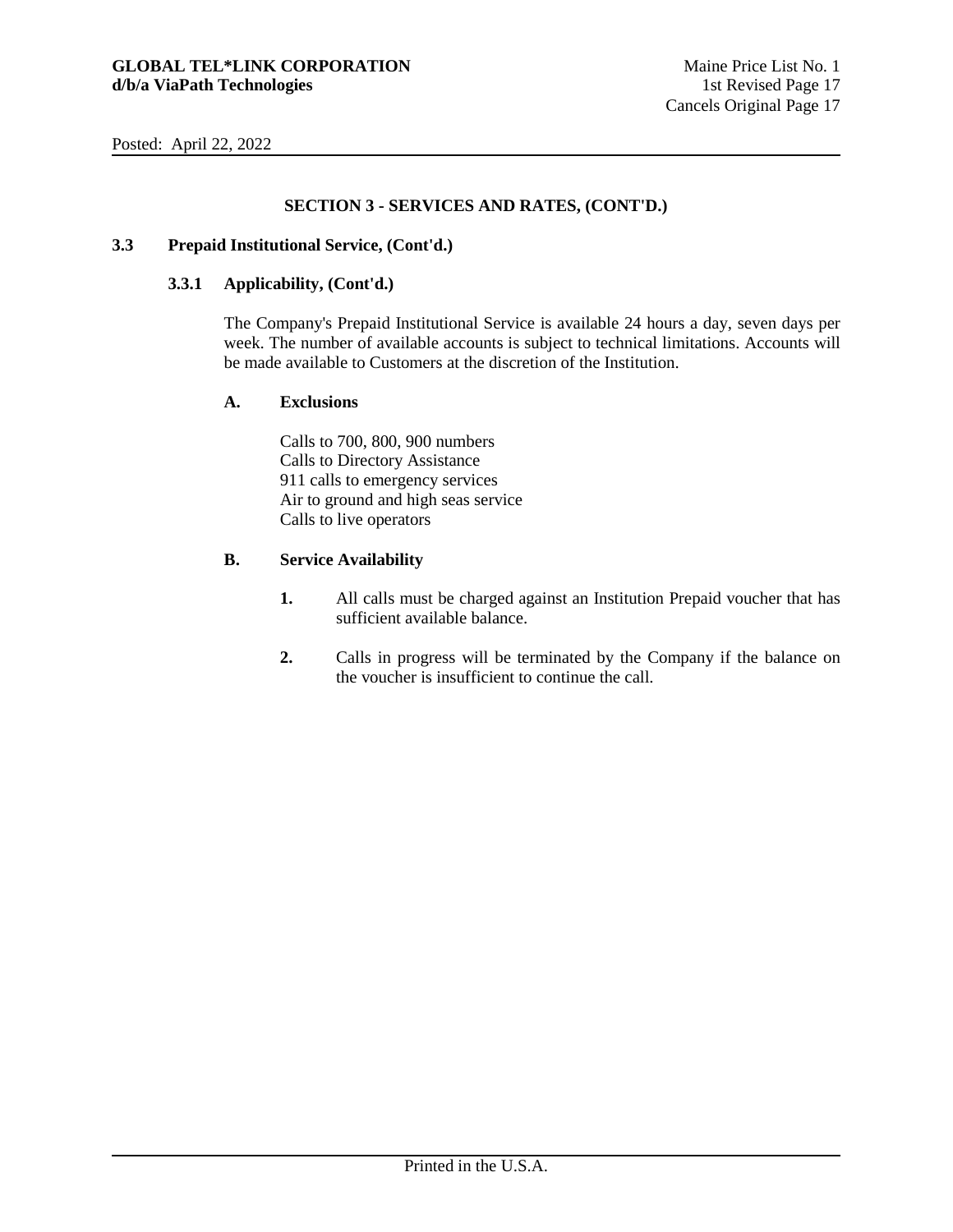# **SECTION 3 - SERVICES AND RATES, (CONT'D.)**

## **3.3 Prepaid Institutional Service, (Cont'd.)**

## **3.3.2 Prepaid Basic Rates**

- **A. Option 1** Prepaid Voucher Service rates and charges are the same as those set forth in the Company's institutional collect call rate schedules.
- **B.** Option 2 Rates and charges for Prepaid Voucher Service are provided at a discount, per request of correctional facility.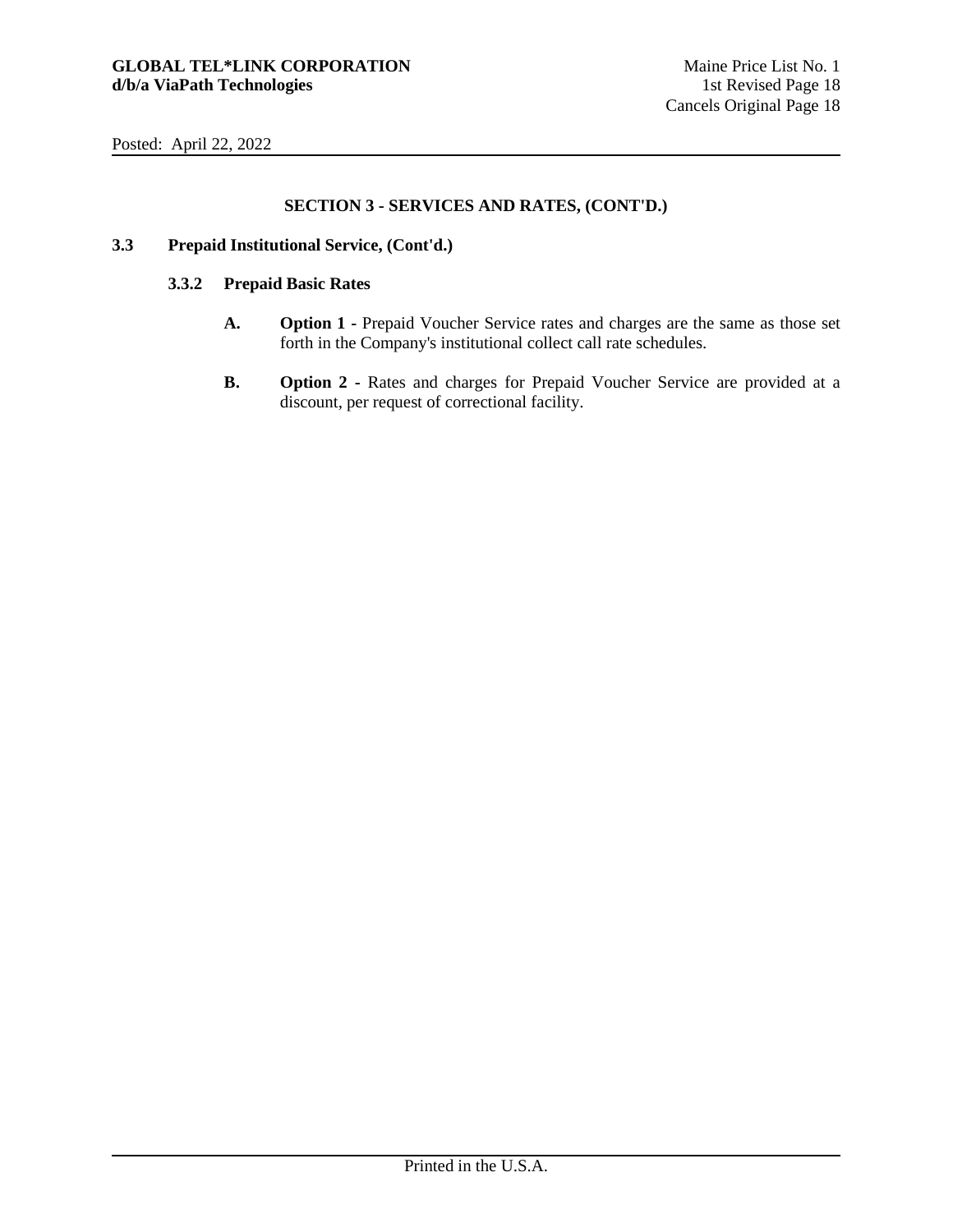## **SECTION 3 - SERVICES AND RATES, (CONT'D.)**

#### **3.4 Advance Pay Accounts**

In those areas where the Company does not have a direct billing agreement with the existing local exchange carrier, or upon a Customer's request, the Company will set up a Advance Pay Account with the Called Party (Customer) for payment of collect calls placed from institutions served by the Company. Funds in the Customer's Advance Pay account may only be used for payment of collect calls placed by inmates to telephone numbers specified by the Customer. Establishment and maintenance of an Advance Pay Account is required to complete collect calls to Customers served by local exchange carriers with which the Company does not have an existing direct billing and collection agreement.

Upon request, the Company will provide the Customer with a personal identification number (PIN) and a toll-free number to call in order to set up the account information, including the permissible numbers that the inmate may call.

Additional payments will be accepted with a \$50.00 payment maximum. Initial and additional payments into the account may be made by cash, check, credit card or Western Union. Transaction fees will apply for credit card and check by phone transactions. All payments will be subject to applicable taxes.

When an inmate places a call, the Customer is informed of both the caller's identity and the account balance prior to accepting the call. Customers may also contact the Company's toll-free customer service number for account balance information at any time.

If the Advance Pay Account balance becomes depleted, calls placed to the numbers specified by the Customer will be blocked until the Advance Pay Account is replenished.

The Customer may close the Advance Pay Account at any time, but accounts are automatically closed following three months of inactivity. The Customer may seek a refund of unused Advance Pay balances upon request at any time, even if the account has been closed. Any remaining balance in the account will be refunded to the Customer after deducting any call charges, applicable taxes, and transaction fees incurred during the current billing cycle. **(T) (T) (T) (T) (T)** 

All security measures and inmate calling restrictions as set forth elsewhere in this tariff are also applicable for any calls made using an Advance Pay Account.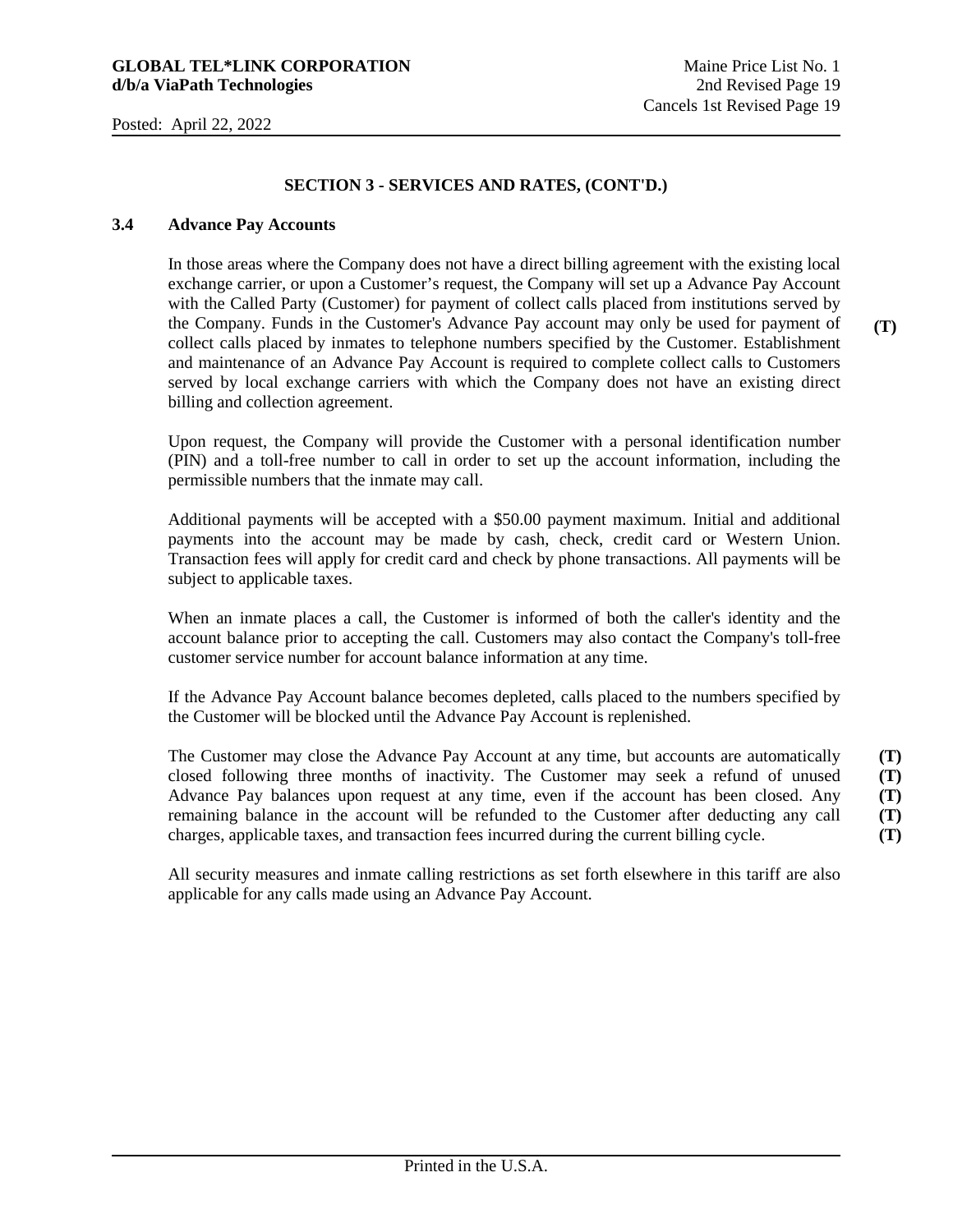# **SECTION 3 - SERVICES AND RATES, (CONT'D.)**

- **3.4 Advance Pay Accounts, (Cont'd.)** 
	- **3.4.1 Rates and Charges** 
		- **A. Option 1** Advance Pay Customers' rates and charges are the same as those set forth in the Company's institutional collect call rate schedules.
		- **B. Option 2 Rates and charges for Advance Pay Accounts are provided at a** discount, per request of correctional facility.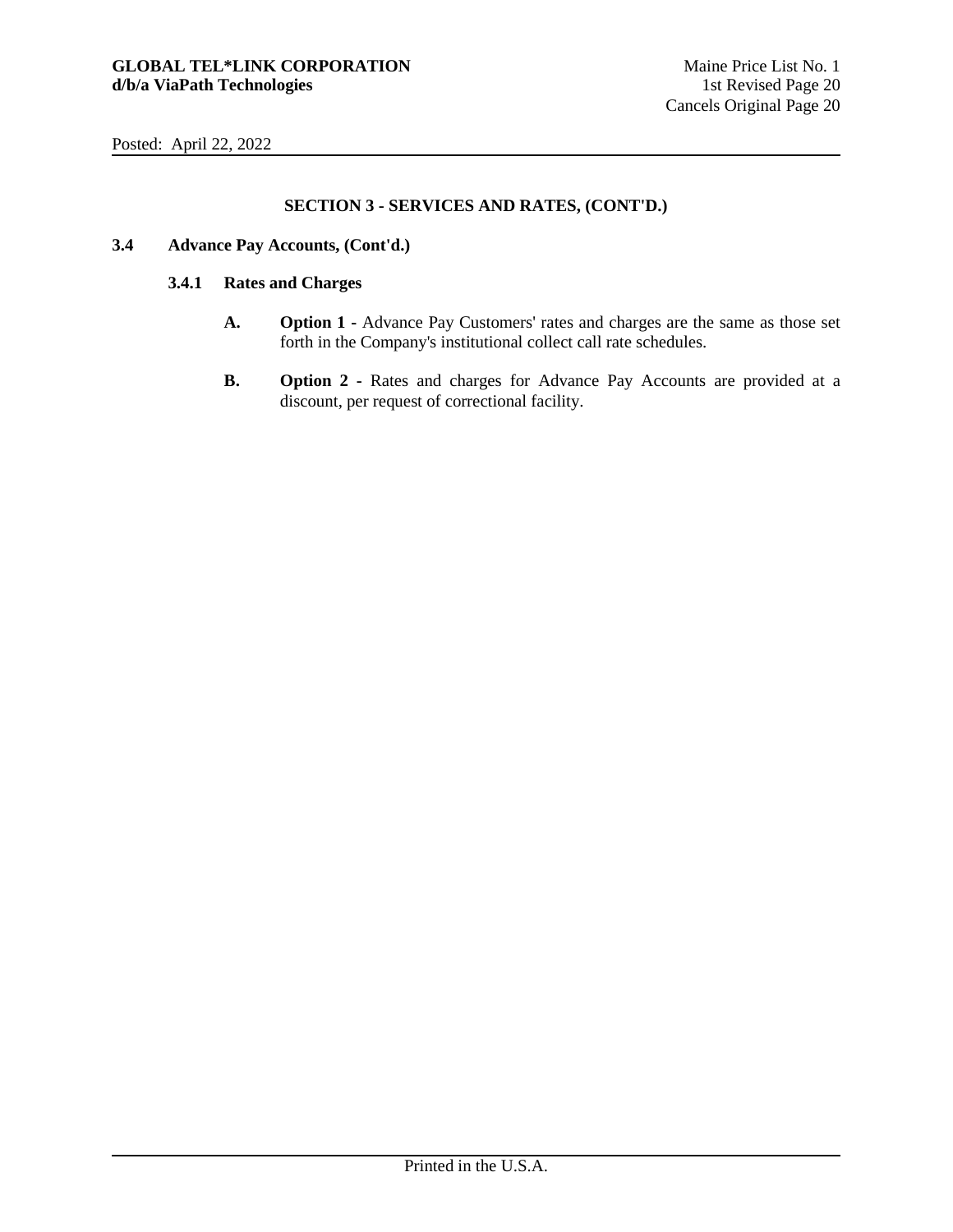# **SECTION 3 - SERVICES AND RATES, (CONT'D.)**

#### **3.5 Institutional Prepaid Operator Assisted Calling**

#### **3.5.1 Prepaid Debit Accounts**

With a Prepaid Debit Account, each inmate has the option to transfer funds from his/her personal account to his/her telephone account. This is accomplished by facility personnel or through a direct interface between the commissary system and/or booking account and the inmate phone system. This account is associated with the inmate's Personal Identification Number (PIN.) When the inmate places a call, he/she has the option of calling collect or prepaid/debit. Once debit is selected, the inmate enters the PIN and called telephone number. All deposits to the account are paid to and handled by the entity managing the account, e.g., JMS, facility, commissary, etc. The Company receives payment from the Institution; it does not engage in direct monetary transactions with the inmate.

The Company's system automatically informs the caller of the Available Usage Balance remaining in the Prepaid Debit Account, and provides prompts to place the call by entering the destination telephone number. Network usage is deducted from the Available Usage Balance in the account on a real time basis as the call progresses.

Payment for Prepaid Institutional Calling Services and any Available Usage in the Prepaid Debit Account is refundable upon request. after release of the inmate from the Confinement Institution. The Available Usage Balance expires three months from the date of the last activity on the Prepaid account. No refunds of unused balances will be issued after the expiration date.

## **3.5.2 Rates and Charges**

- **A. Option 1** Rates and charges for Prepaid Debit Accounts are the same as those set forth in the Company's institutional collect call rate schedules.
- **B.** Option 2 Rates and charges for Prepaid Debit Accounts are provided at a discount, per request of correctional facility.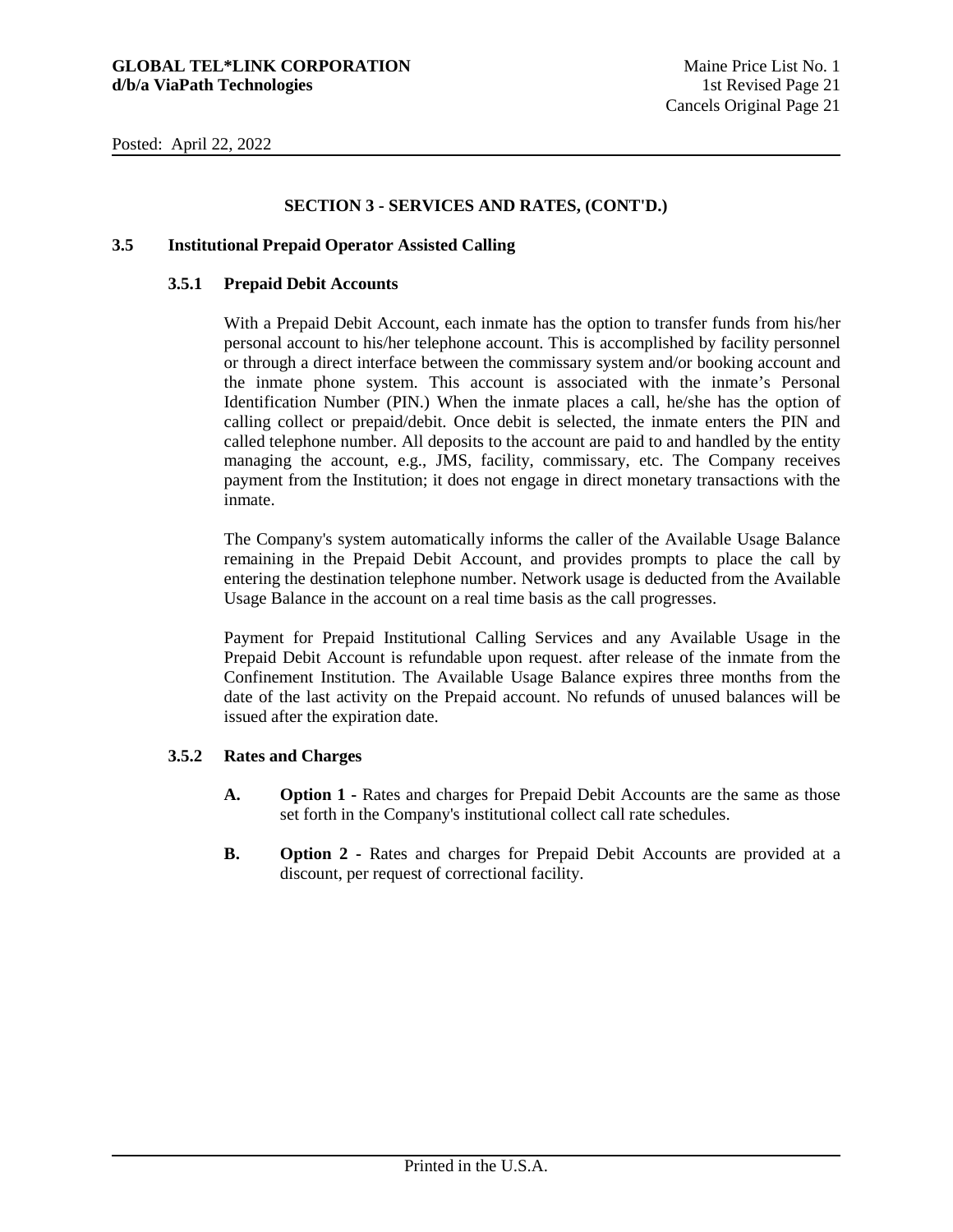# **SECTION 3 - SERVICES AND RATES, (CONT'D.)**

**3.6 [Reserved for Future Use]**